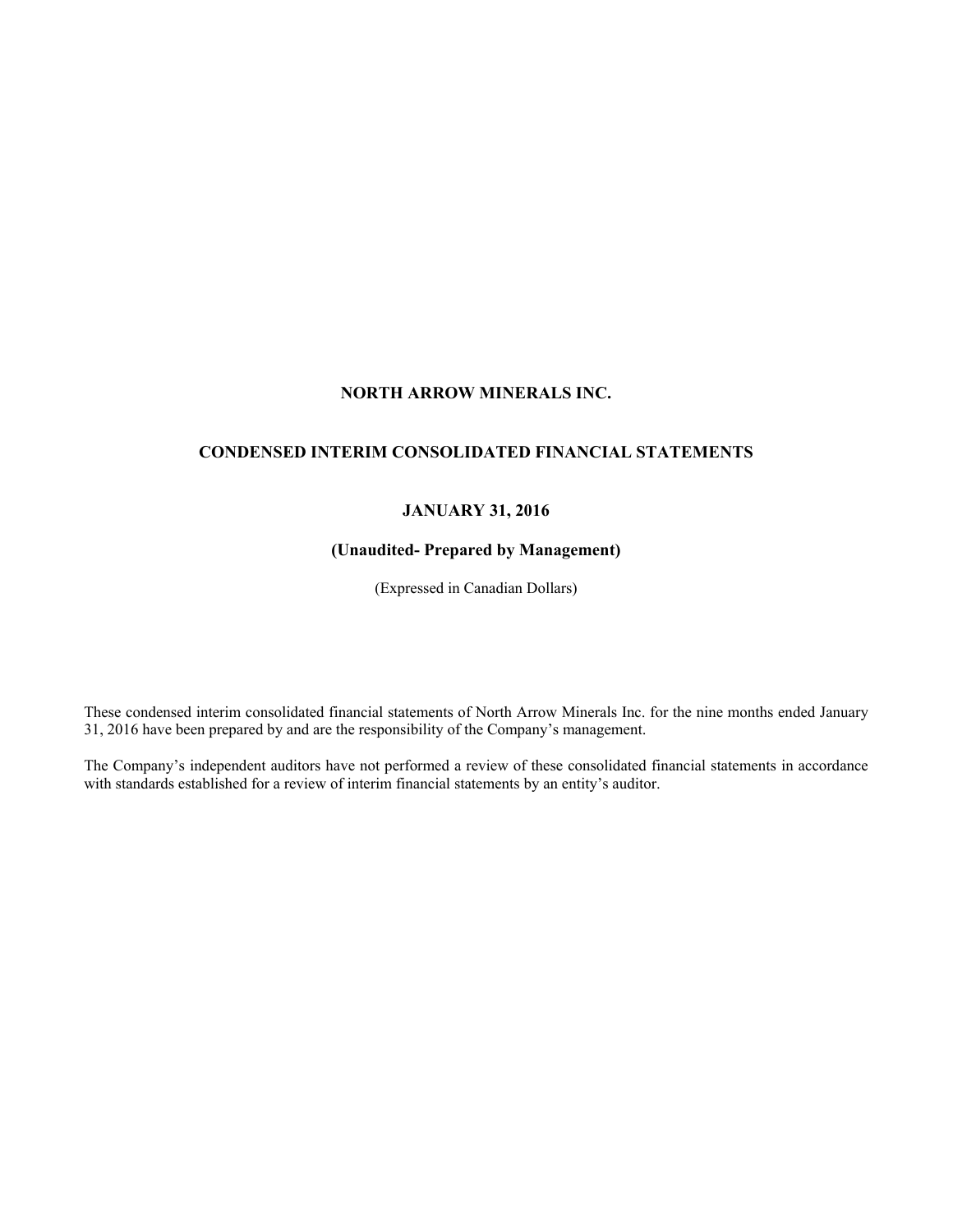## **NORTH ARROW MINERALS INC. CONDENSED INTERIM CONSOLIDATED STATEMENTS OF FINANCIAL POSITION As at (Unaudited- Prepared by Management) (Expressed in Canadian Dollars)**

|                                                   | January 31, 2016 | April 30, 2015 |              |
|---------------------------------------------------|------------------|----------------|--------------|
| <b>ASSETS</b>                                     |                  |                |              |
| <b>Current</b>                                    |                  |                |              |
| Cash                                              | \$<br>4,533,643  | \$             | 2,102,920    |
| Receivables (Note 5)                              | 18,671           |                | 99,933       |
| Marketable securities (Note 6)                    | 300              |                | 600          |
| Prepaid expenses and deposits                     | 37,923           |                | 64,706       |
|                                                   | 4,590,537        |                | 2,268,159    |
| <b>Equipment</b> (Note 7)                         | 94,166           |                | 93,384       |
| <b>Exploration and evaluation assets (Note 8)</b> | 11,849,709       |                | 10,636,032   |
|                                                   | \$<br>16,534,412 | \$             | 12,997,575   |
| <b>LIABILITIES</b>                                |                  |                |              |
| <b>Current</b>                                    |                  |                |              |
| Accounts payable and accrued liabilities (Note 9) | \$<br>58,293     | \$             | 274,098      |
| Due to related parties (Note 11)                  |                  |                | 4,351        |
| Umgeni Holdings advance (Note 8)                  | 800,000          |                |              |
|                                                   | 858,293          |                | 278,449      |
| <b>SHAREHOLDERS EQUITY</b>                        |                  |                |              |
| Capital stock (Note 10)                           | 28,719,107       |                | 25,066,354   |
| Share-based payment reserve (Note 10)             | 3,128,515        |                | 2,985,473    |
| Investment revaluation reserve                    | (15, 188)        |                | (14, 888)    |
| Deficit                                           | (16, 156, 315)   |                | (15,317,813) |
|                                                   | 15,676,119       |                | 12,719,126   |
|                                                   |                  |                |              |

**Approved and authorized on behalf of the Board on March 24, 2016:**

|  | "D. Grenville Thomas"<br>Jirector | Blair<br>Murdoch' | . Jirector |
|--|-----------------------------------|-------------------|------------|
|--|-----------------------------------|-------------------|------------|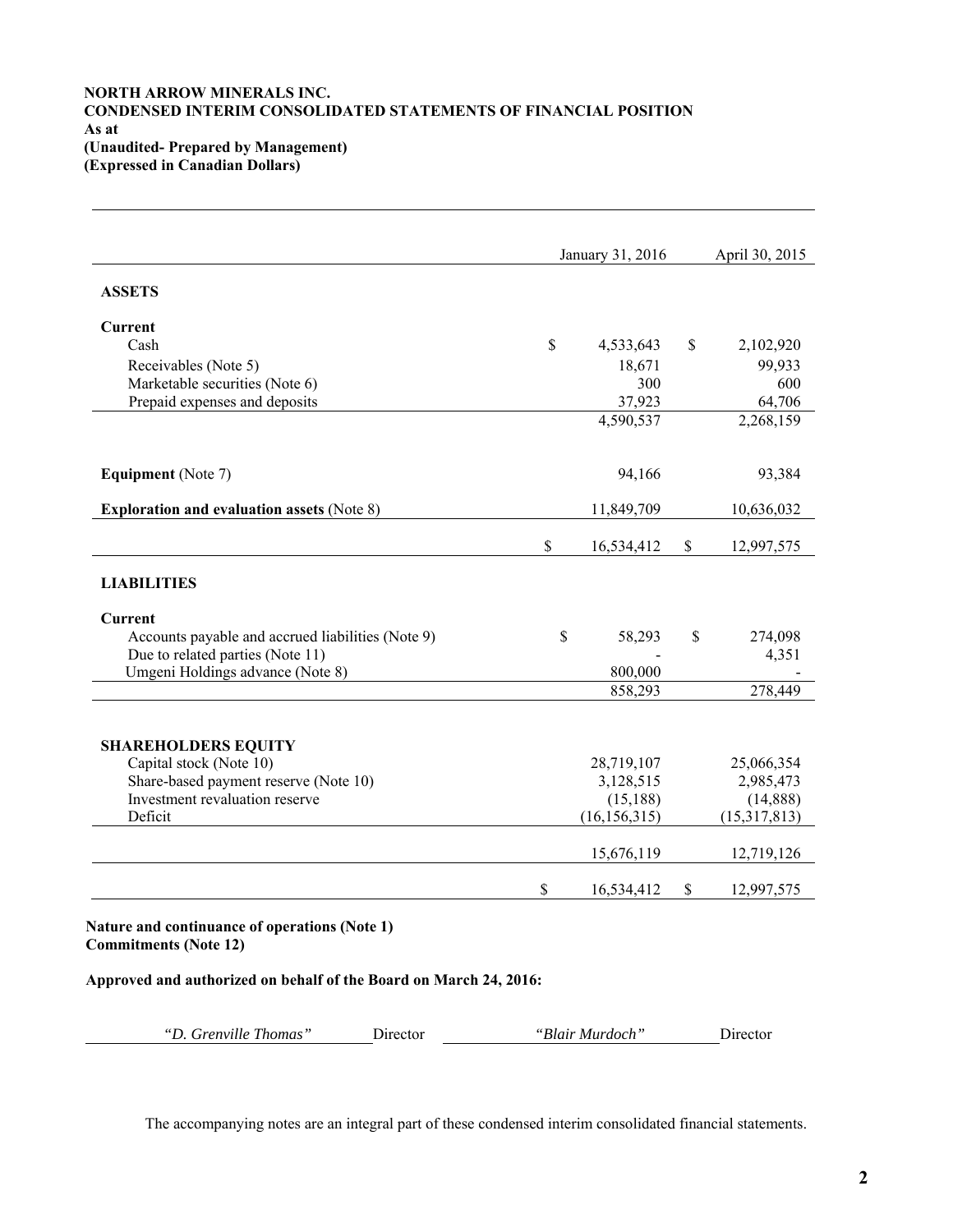## **NORTH ARROW MINERALS INC. CONDENSED INTERIM CONSOLIDATED STATEMENTS OF LOSS AND COMPREHENSIVE LOSS (Unaudited- Prepared by Management) For the Three and Nine Months Ended January 31, 2016 and 2015 (Expressed in Canadian Dollars)**

|                                                                    | ended<br>2016 | Three months<br>January 31, | Three months<br>ended January<br>31, 2015 | ended<br>2016 | Nine months<br>January 31, | 31, 2015 | Nine months<br>ended January |
|--------------------------------------------------------------------|---------------|-----------------------------|-------------------------------------------|---------------|----------------------------|----------|------------------------------|
|                                                                    |               |                             |                                           |               |                            |          |                              |
| <b>EXPENSES</b>                                                    |               |                             |                                           |               |                            |          |                              |
| Advertising, promotion and travel                                  | \$            | 27,767                      | \$28,986                                  | S             | 51,605                     | \$       | 145,342                      |
| Consulting                                                         |               | 12,000                      | 24,801                                    |               | 14,249                     |          | 49,029                       |
| Depreciation                                                       |               | 4,904                       | 3,005                                     |               | 14,712                     |          | 8,196                        |
| Office, miscellaneous and rent                                     |               | 26,802                      | 17,138                                    |               | 96,914                     |          | 103,248                      |
| Professional fees                                                  |               | 2,792                       | 1,573                                     |               | 12,482                     |          | 12,663                       |
| Property investigation costs                                       |               | 99,113                      | 1,043                                     |               | 249,545                    |          | 9,463                        |
| Regulatory and filing fees                                         |               | 3,725                       | 6,103                                     |               | 10,569                     |          | 8,500                        |
| Salaries and benefits                                              |               | 77,674                      | 165,057                                   |               | 274,306                    |          | 329,574                      |
| Share-based compensation (Note 10)                                 |               | 21,936                      | 192,431                                   |               | 143,042                    |          | 605,015                      |
|                                                                    |               | (276, 713)                  | (440, 137)                                |               | (867, 424)                 |          | (1,271,030)                  |
| Interest and other income                                          |               | 7,799                       | 12,564                                    |               | 27,754                     |          | 55,462                       |
| Foreign exchange                                                   |               | (339)                       |                                           |               | 1,168                      |          |                              |
|                                                                    |               | 7,460                       | 12,564                                    |               | 28,922                     |          | 55,462                       |
| Net loss for the period                                            |               | (269, 253)                  | (427,573)                                 |               | (838,502)                  |          | (1,215,568)                  |
| Unrealized loss on available-for-sale financial assets<br>(Note 6) |               |                             | 150                                       |               | (300)                      |          | (675)                        |
| Comprehensive loss for the period                                  | S             | (269, 253)                  | (427, 423)                                |               | \$ (838,802)               |          | (1,216,243)                  |
| Basic and diluted loss per share                                   | \$            | (0.00)                      | \$<br>(0.01)                              | \$            | (0.02)                     | \$       | (0.02)                       |
| Weighted average number of common shares                           |               | 54, 155, 741                | 49,779,741                                |               | 53,728,538                 |          | 49,779,741                   |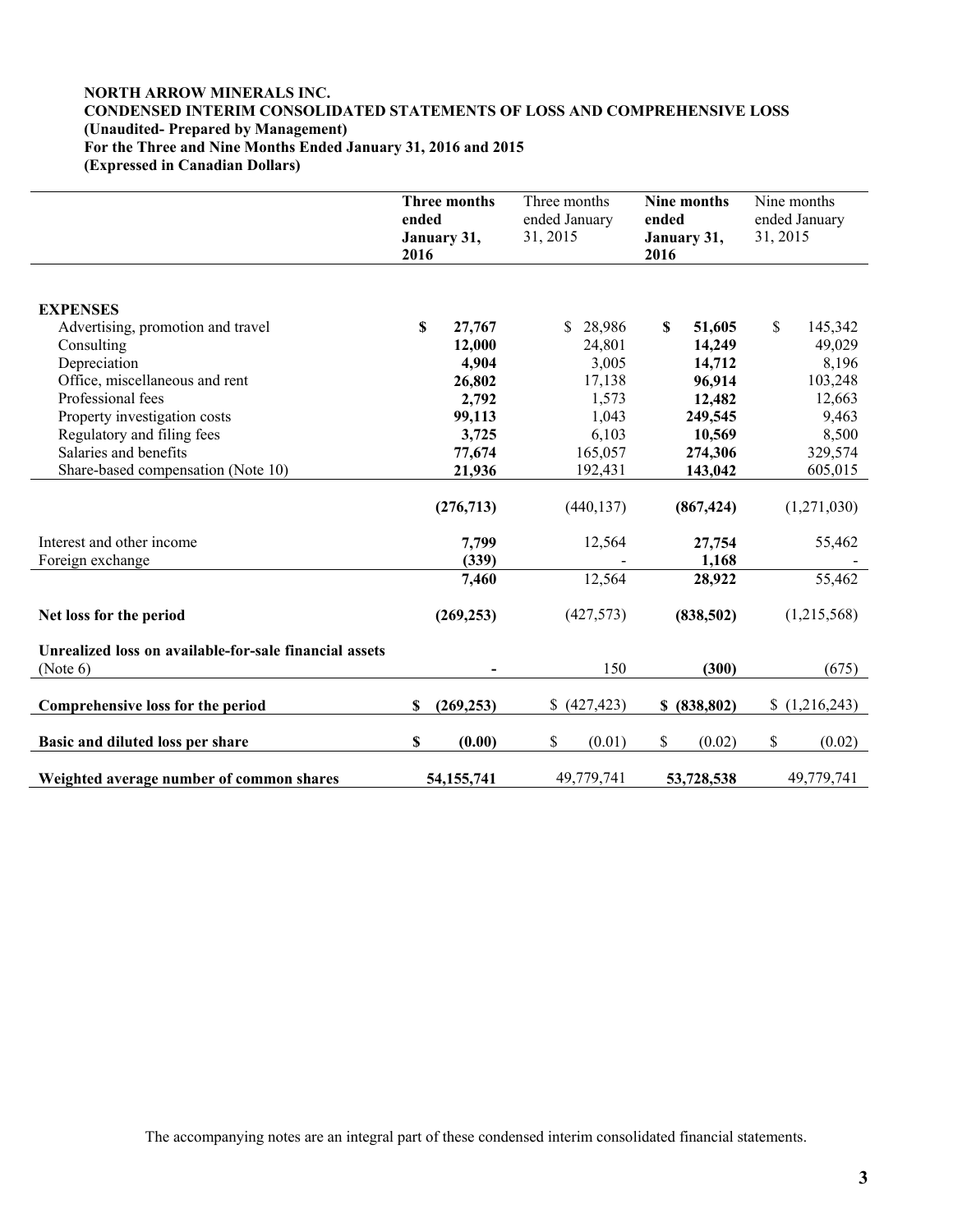## **NORTH ARROW MINERALS INC. CONDENSED INTERIM CONSOLIDATED STATEMENTS OF CASH FLOWS For the Nine Months Ended January 31, 2016 and 2015 (Unaudited- Prepared by Management) (Expressed in Canadian Dollars)**

|                                                        | 2016            |               | 2015        |
|--------------------------------------------------------|-----------------|---------------|-------------|
|                                                        |                 |               |             |
| <b>CASH FLOWS FROM OPERATING ACTIVITIES</b>            | \$<br>(838,502) | <sup>\$</sup> |             |
| Loss for the period<br>Items not involving cash:       |                 |               | (1,215,568) |
| Depreciation                                           | 14,712          |               | 8,196       |
| Share-based compensation                               | 143,042         |               | 605,015     |
|                                                        |                 |               |             |
| Changes in non-cash working capital items:             |                 |               |             |
| Change in receivables                                  | 81,262          |               | (37, 413)   |
| Change in prepaid expenses and deposits                | 26,783          |               | (13, 463)   |
| Change in accounts payable and accrued liabilities     | (51,231)        |               | (32, 546)   |
| Change in due to related parties                       | (4, 351)        |               | (8,085)     |
|                                                        |                 |               |             |
|                                                        | (628, 285)      |               | (693, 864)  |
|                                                        |                 |               |             |
|                                                        |                 |               |             |
| <b>CASH FLOWS FROM INVESTING ACTIVITIES</b>            |                 |               |             |
| Expenditures on exploration and evaluation assets, net | (1,378,251)     |               | (4,634,605) |
| Proceeds received on Umgeni Holdings advance           | 800,000         |               |             |
| Purchase of equipment                                  | (15, 494)       |               | (4, 551)    |
|                                                        | (593, 745)      |               | (4,639,156) |
|                                                        |                 |               |             |
|                                                        |                 |               |             |
| <b>CASH FLOWS FROM FINANCING ACTIVITIES</b>            |                 |               |             |
| Proceeds from issuance of shares                       | 4,000,450       |               |             |
| Share issuance costs                                   | (347, 697)      |               |             |
|                                                        |                 |               |             |
|                                                        | 3,652,753       |               |             |
|                                                        |                 |               |             |
| Change in cash                                         | 2,430,723       |               | (5,333,020) |
|                                                        |                 |               |             |
| Cash, beginning of year                                | 2,102,920       |               | 9,396,969   |
|                                                        |                 |               |             |
| Cash, end of the period                                | \$<br>4,533,643 | $\mathbb S$   | 4,063,949   |
|                                                        |                 |               |             |
| Cash paid during the period for interest               | \$              | \$            |             |
|                                                        |                 |               |             |
| Cash paid during the period for income taxes           | \$              | \$            |             |

**Supplemental disclosure with respect to cash flows (Note 13)**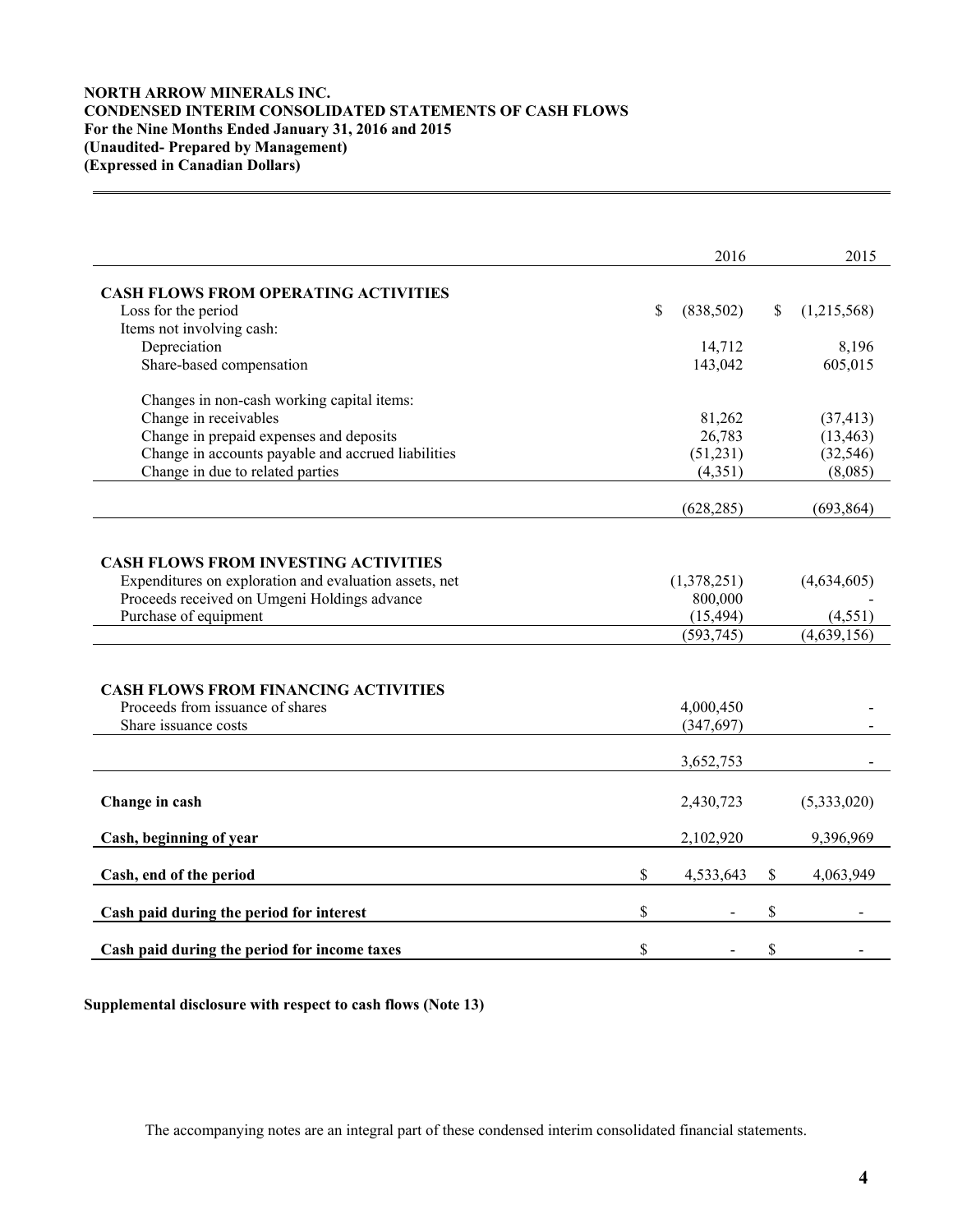# **NORTH ARROW MINERALS INC. CONDENSED INTERIM CONSOLIDATED STATEMENTS OF CHANGES IN EQUITY (Unaudited- Prepared by Management)**

**(Expressed in Canadian Dollars)** 

 $\overline{a}$ 

|                                                                                                 | Number of<br><b>Shares</b> | Capital Stock                                                                    | Share-based<br>payment<br>reserve | Investment<br>revaluation<br>reserve | Deficit          | Total                                       |
|-------------------------------------------------------------------------------------------------|----------------------------|----------------------------------------------------------------------------------|-----------------------------------|--------------------------------------|------------------|---------------------------------------------|
| Balance, April 30, 2014                                                                         | 49,779,741                 | \$24,918,104                                                                     | \$2,334,073                       | \$(14,213)                           | \$(13,706,218)   | \$13,531,746                                |
| Share-based compensation<br>Net loss<br>Investment loss                                         |                            | $\overline{\phantom{0}}$<br>$\overline{\phantom{0}}$<br>$\overline{\phantom{0}}$ | 605,015                           | (675)                                | (1,215,568)      | 605,015<br>(1,215,568)<br>(675)             |
| Balance, January 31, 2015                                                                       | 49,779,741                 | \$24,918,104                                                                     | \$2,939,088                       | \$(14,888)                           | (14, 921, 786)   | \$12,920,518                                |
|                                                                                                 |                            |                                                                                  |                                   |                                      |                  |                                             |
| Balance, April 30, 2015                                                                         | 49,944,741                 | \$25,066,354                                                                     | \$2,985,473                       | \$(14,888)                           | \$(15,317,813)   | \$12,719,126                                |
| Share-based compensation<br><b>Net loss</b><br><b>Investment loss</b><br>Private placement- net | 4,211,000                  | 3,652,753                                                                        | 143,042                           | (300)                                | (838, 502)       | 143,042<br>(838, 502)<br>(300)<br>3,652,753 |
| Balance, January 31, 2016                                                                       | 54, 155, 741               | \$28,719,107                                                                     | \$3,128,515                       | \$(15,188)                           | \$(16, 156, 315) | \$15,676,119                                |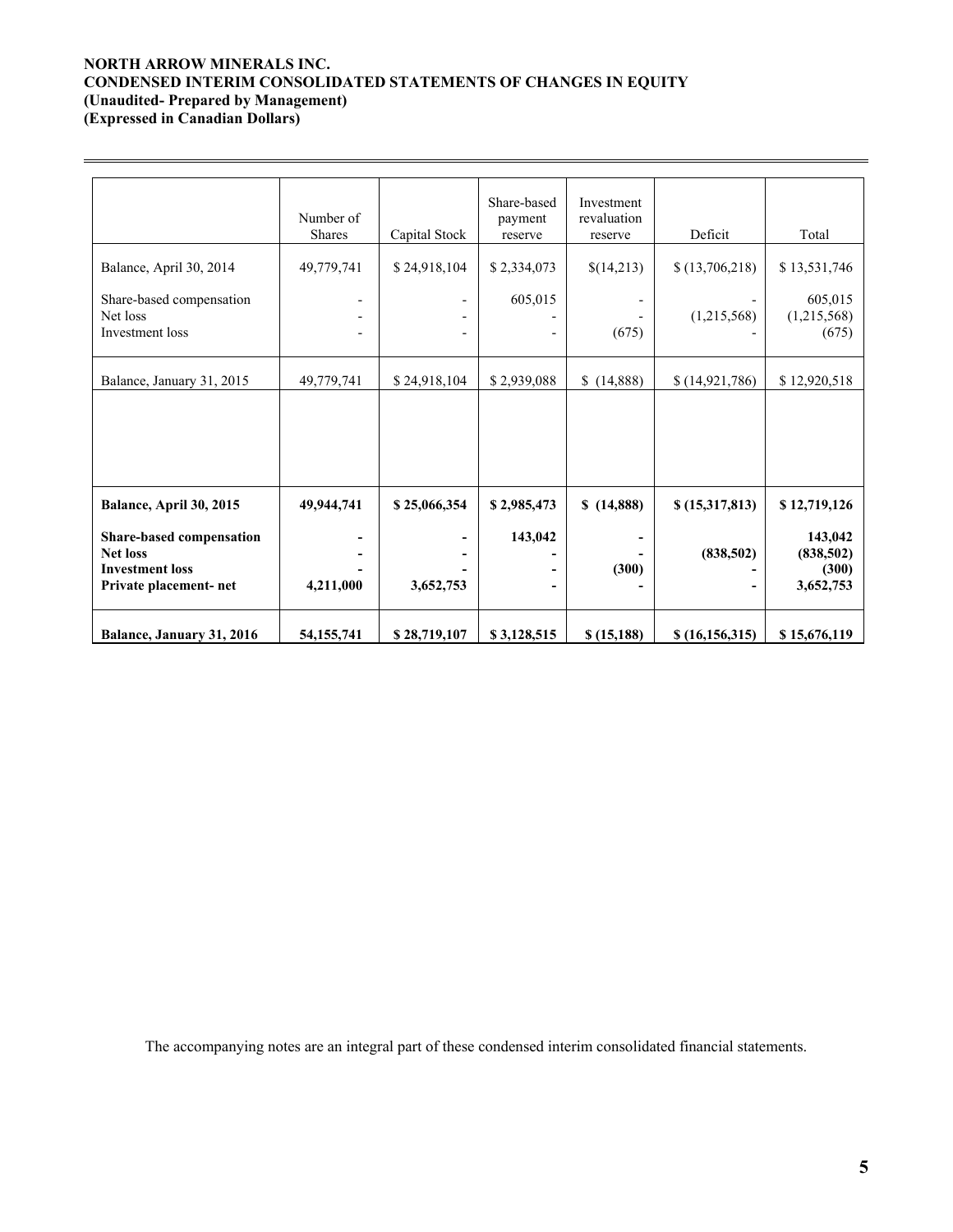## **1. NATURE AND CONTINUANCE OF OPERATIONS**

 $\overline{a}$ 

North Arrow Minerals Inc. (the "Company", "North Arrow" or "NAR") is incorporated federally under the laws of the Canada Business Corporations Act ("CBCA").

The consolidated financial statements of the Company are presented in Canadian dollars, which is the functional currency of the Company. The Company trades on the TSX Venture Exchange (TSXV – NAR) and its registered office address is Ste. #960-789 West Pender Street, Vancouver, BC, Canada V6C 1H2.

The Company's principal business activity is the acquisition and exploration of exploration and evaluation assets. To date, the Company has not generated significant revenues from operations and is considered to be in the exploration stage.

The Company is in the process of acquiring and exploring its exploration and evaluation assets and has not yet determined whether these properties contain reserves that are economically recoverable. These condensed interim consolidated financial statements have been prepared on the assumption that the Company will continue in operation for the foreseeable future and will be able to realize assets and discharge liabilities in the normal course of operations. At January 31, 2016, the Company has a deficit of \$16,156,315, no current source of revenue and may require additional funding to meet its planned activities beyond the upcoming fiscal year. The Company's continuation as a going concern is dependent on the successful results from its mineral property exploration activities and its ability to raise equity capital or borrowings sufficient to meet current and future obligations. There can be no assurances that management's plans for the Company will be successful. These material uncertainties may cast significant doubt upon the Company's ability to continue as a going concern. These financial statements do not include any adjustments to the recoverability and classification of assets and liabilities that might be necessary, should the Company be unable to continue as a going concern.

## **2. BASIS OF PRESENTATION**

## **a) Statement of Compliance.**

These condensed interim consolidated financial statements have been prepared in accordance with International Financial Reporting Standards ("IFRS") as issued by the International Accounting Standards Board ("IASB") and interpretations of the International Financial Reporting Interpretations Committee ("IFRIC") and specifically with IFRS applicable to the preparation of interim financial statements, including IAS 34, Interim Financial Reporting (IAS 34). These condensed interim consolidated financial statements should be read in conjunction with the Company's audited financial statements for the year ended April 30, 2015. These financial statements are presented in Canadian dollars unless otherwise noted.

## **b) Principles of Consolidation**

The comparative consolidated financial statements include the accounts of the Company and its wholly-owned inactive subsidiary Compania Minera North Arrow Chile Limitada ("Minera"). All inter-company transactions and balances have been eliminated upon consolidation. Effective September 22, 2014, the Company completed the wind-up of Minera, the Company's only subsidiary.

#### **c) Historical cost**

These consolidated financial statements have been prepared on a historical cost basis except for certain financial instruments measured at fair value.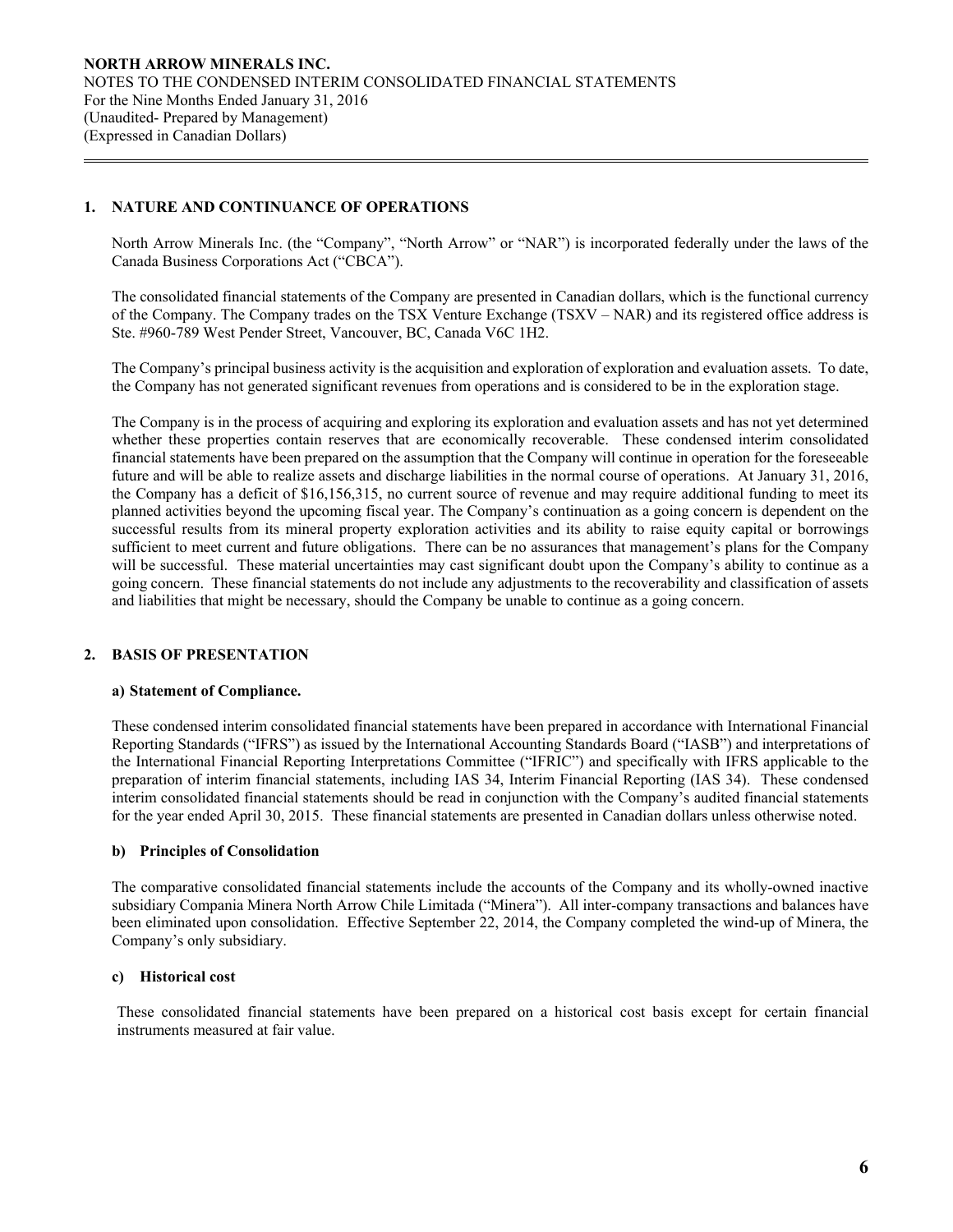#### **2. BASIS OF PRESENTATION - continued**

 $\overline{a}$ 

#### **d) Significant accounting judgments, estimates and assumptions**

The preparation of financial statements in conformity with IFRS requires management to make certain estimates, judgments and assumptions that affect the reported amounts of assets and liabilities at the date of the financial statements and the reported revenues and expenses during this period.

Although management uses historical experiences and its best knowledge of the amount, events or actions to form the basis for judgments and estimates, actual results may differ from these estimates.

The most significant accounts that require estimates as the basis for determining the stated amounts include the recoverability of exploration and evaluation assets, valuation of share-based payments, and valuation of deferred tax amounts.

Critical judgments exercised in applying accounting policies that have the most significant effect on the amounts recognized in the consolidated financial statements are as follows:

(i) Economic recoverability and probability of future benefits of exploration and evaluation costs*.* 

 Management has determined that exploration, evaluation and related costs incurred which were capitalized may have future economic benefits and may be economically recoverable. Management uses several criteria in its assessments of economic recoverability and probability of future economic benefits including geologic and other technical information, history of conversion of mineral deposits with similar characteristics to its own properties to proven and probable mineral reserves, the quality and capacity of existing infrastructure facilities, evaluation of permitting and environmental issues and local support for the project.

(ii) Valuation of share-based payments

The Company uses the Black-Scholes Option Pricing Model for valuation of share-based payments. Option pricing models require the input of subjective assumptions including expected price volatility, interest rates and forfeiture rates. Changes in the input assumptions can materially affect the fair value estimate and the Company's earnings and equity reserves.

(iii) Income taxes

In assessing the probability of realizing income tax assets, management makes estimates related to expectations of future taxable income, applicable tax opportunities, expected timing of reversals of existing temporary differences and the likelihood that tax positions taken will be sustained upon examination by applicable tax authorities. In making its assessments, management gives additional weight to positive and negative evidence that can be objectively verified.

#### **3. SIGNIFICANT ACCOUNTING POLICIES - New Accounting pronouncements**

The IASB has issued new standards which are not expected to have a significant impact on the Company's financial statements. Each of the new standards is effective for annual periods beginning on or after January 1, 2015 with early adoption permitted, except for IFRS 9 which has a tentative effective date of January 1, 2018 and is summarized below.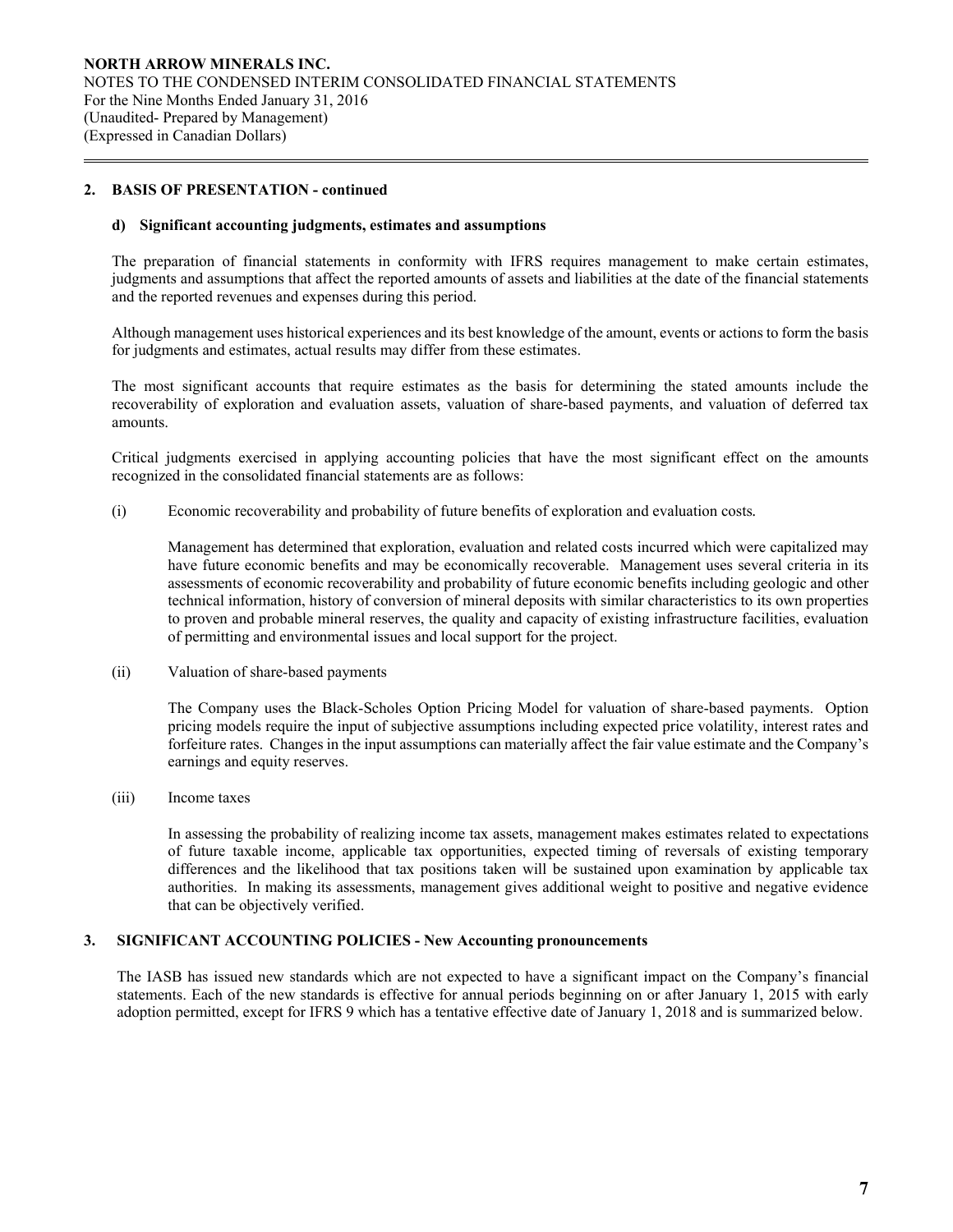#### **3. SIGNIFICANT ACCOUNTING POLICIES - New Accounting pronouncements - continued**

- IFRS 9 Financial Instruments classification and measurement
	- This is the first part of a new standard on classification and measurement of financial assets that will replace IAS 39, "Financial Instruments: Recognition and Measurement". IFRS 9 has two measurement categories: amortized cost and fair value. All equity instruments are measured at fair value. A debt instrument is recorded at amortized cost only if the entity is holding it to collect contractual cash flows and the cash flows represent principal and interest. Otherwise it is measured at fair value with changes in fair value through profit or loss. In addition, this new standard has been updated to include guidance on financial liabilities and derecognition of financial instruments. The extent of the impact of adoption of IFRS 9 has not yet been determined.

## **4. FINANCIAL INSTRUMENTS AND RISK MANAGEMENT**

Financial instruments measured at fair value are classified into one of three levels in the fair value hierarchy according to the relative reliability of the inputs used to estimate the fair values. The three levels of the fair value hierarchy are:

- Level 1 Unadjusted quoted prices in active markets for identical assets or liabilities;
- Level 2 Inputs other than quoted prices that are observable for the asset or liability either directly or indirectly; and
- Level 3 Inputs that are not based on observable market data.

The Company's financial instruments consist of cash, marketable securities, receivables, accounts payable and accrued liabilities, due to related parties and Umgeni advances. Cash is carried at fair value using a level 1 fair value measurement. The carrying value of receivables, accounts payable and accrued liabilities, due to related parties and Umgeni advances approximate their fair values due to their immediate or short-term maturity. Marketable securities are recorded at fair value based on the quoted market prices in active markets at the statement of financial positon date, which is consistent with level 1 of the fair value hierarchy.

The Company is exposed to a variety of financial risks by virtue of its activities, including credit risk, interest rate risk, liquidity risks, foreign currency risk, and equity market risk. The Company's objective with respect to risk management is to minimize potential adverse effects on the Company's financial performance. The Board of Directors provides direction and guidance to management with respect to risk management. Management is responsible for establishing controls and procedures to ensure that financial risks are mitigated to acceptable levels.

#### Credit risk

 $\overline{a}$ 

Credit risk is the risk of financial loss to the Company if a counter-party to a financial instrument fails to meet its contractual obligations. The Company manages credit risk by investing its excess cash in short-term investments with investment grade ratings, issued by a Canadian chartered bank. The Company's receivables consist primarily of sales tax receivables due from the federal government and receivables from companies with which the Company has exploration agreements or options. The maximum exposure to credit risk at the reporting date is the carrying value of the Company's receivables and cash.

## Interest rate risk

Interest rate risk is the risk that the fair value or future cash flows of a financial instrument will fluctuate because of changes in market interest rates. Financial assets and liabilities with variable interest rates expose the Company to interest rate risk with respect to its cash flow. It is management's opinion that the Company is not exposed to significant interest rate risk.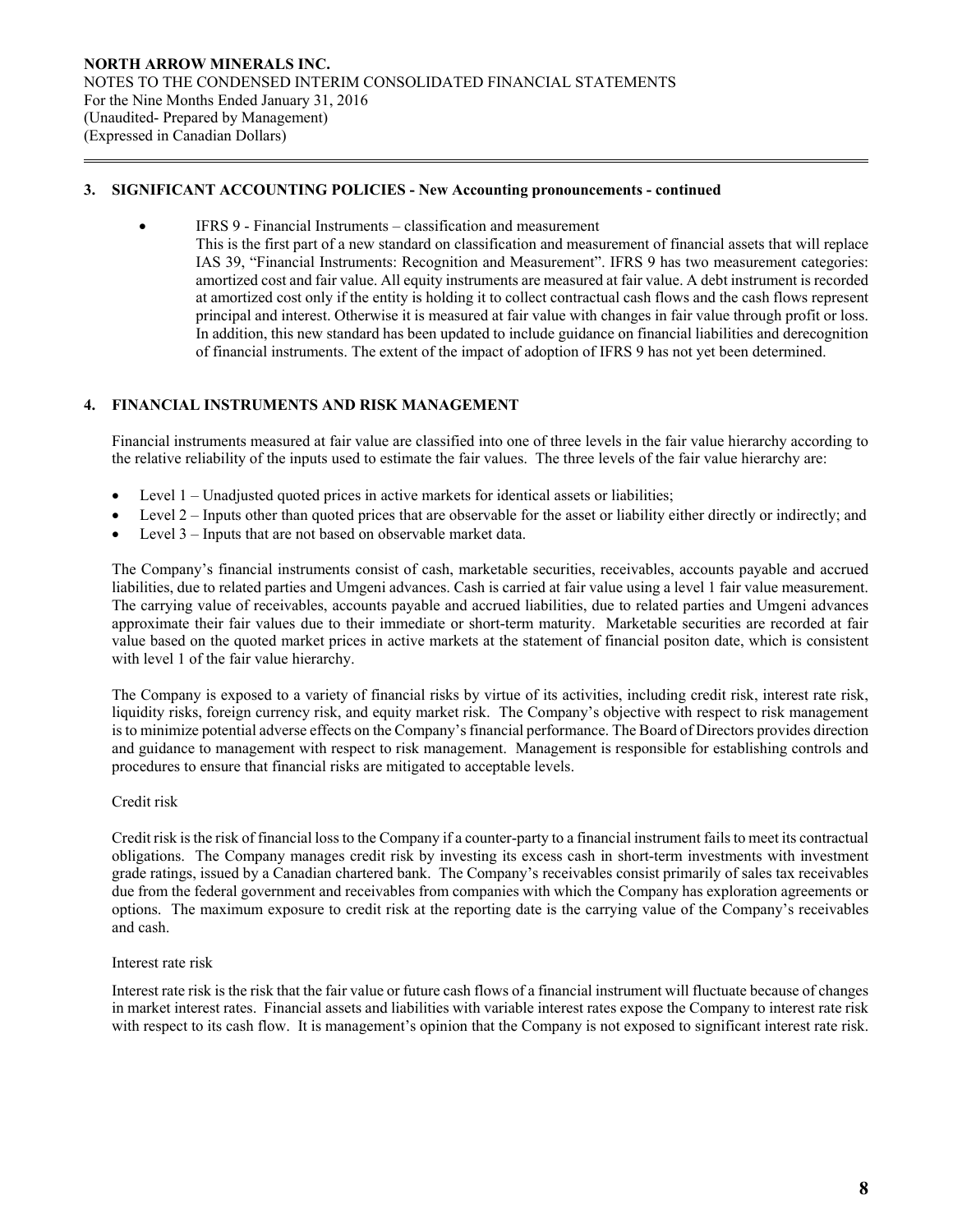#### **4. FINANCIAL INSTRUMENTS AND RISK MANAGEMENT - continued**

#### Liquidity risk

 $\overline{a}$ 

Liquidity risk is the risk that the Company will not be able to meet its obligations as they become due. The Company's ability to continue as a going concern is dependent on management's ability to raise the funds required through future equity financings, asset sales or exploration option agreements, or a combination thereof. The Company has no regular cash flow from its operating activities. The Company manages its liquidity risk by forecasting cash flow requirements for its planned exploration and corporate activities and anticipating investing and financing activities. Management and the Board of Directors are actively involved in the review, planning and approval of annual budgets and significant expenditures and commitments. Failure to realize additional funding could cast significant doubt on the Company's ability to continue as a going concern. As at January 31, 2016, the Company had cash of \$4,533,643 (April 30, 2015 - \$2,102,920) available to settle current liabilities of \$858,293 (April 30, 2015 - \$278,449).

#### Foreign currency risk

 The Company's activities are within Canada and accordingly the Company is not subject to significant foreign currency risk.

#### Equity market risk

The Company is exposed to equity price risk arising from its marketable securities, which are classified as available-forsale. The Company plans to sell its marketable securities as market conditions permit, or as is required to finance the Company's operations from time-to-time.

## **5. RECEIVABLES**

|                                                    | <b>January 31, 2016</b> | April 30, 2015 |
|----------------------------------------------------|-------------------------|----------------|
| HST/GST receivables<br>Trade and other receivables | 10,690<br>7,981         | 99,933         |
|                                                    | 18,671                  | 99.933         |

## **6. MARKETABLE SECURITIES**

 During the year ended April 30, 2012, the Company received 15,000 (75,000 pre-consolidation) common shares of Adamera Minerals Corp., a TSX-V listed company in exchange for certain exploration data.

|                                            |          | <b>January 31, 2016</b> |               |    |        | April 30, 2015 |        |
|--------------------------------------------|----------|-------------------------|---------------|----|--------|----------------|--------|
|                                            | Fair     |                         |               |    |        |                | Fair   |
|                                            |          | <b>Unrealized</b>       | <b>Market</b> |    |        | Unrealized     | Market |
|                                            | Cost     | Loss                    | Value         |    | Cost   | Loss           | Value  |
| Common shares of Adamera<br>Minerals Corp. | \$15,488 | \$(15, 188)             | <b>\$300</b>  | S. | 15,488 | \$(14,888)     | \$600  |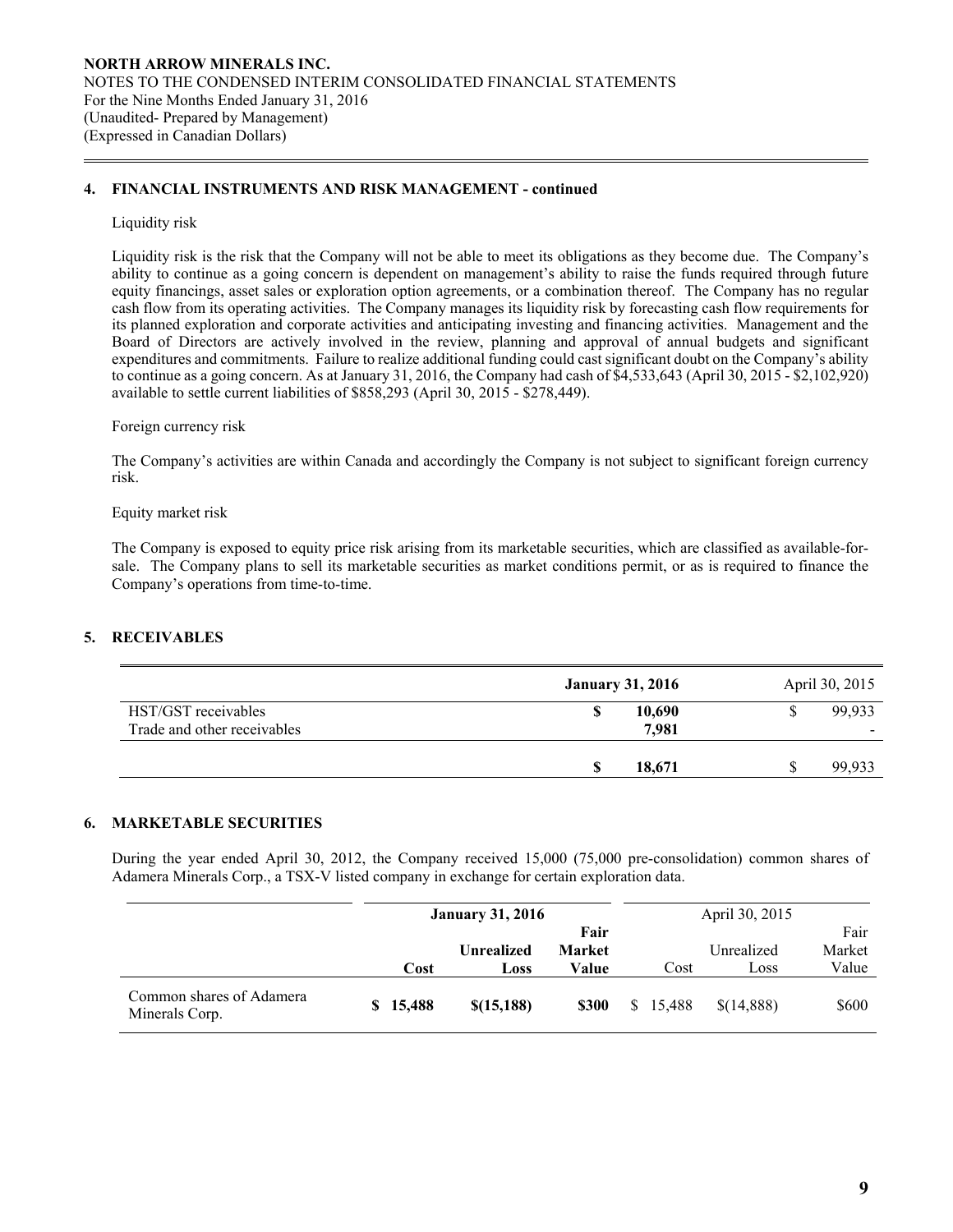## **7. EQUIPMENT**

 $\overline{a}$ 

|                                  | Office and computer | Field                    |              |
|----------------------------------|---------------------|--------------------------|--------------|
| Cost                             | equipment           | equipment                | <b>Total</b> |
| Balance, April 30, 2014          | \$7,560             | \$93,775                 | \$101,335    |
| Additions                        | 9,705               |                          | 9,705        |
| Balance, April 30, 2015          | 17.265              | 93,775                   | 111,040      |
| <b>Additions</b>                 | 15,494              | $\overline{\phantom{a}}$ | 15,494       |
| <b>Balance, January 31, 2016</b> | \$32,759            | \$93,775                 | \$126,534    |

| <b>Accumulated Amortization</b>  |        |        |        |
|----------------------------------|--------|--------|--------|
| Balance, April 30, 2014          | 6,638  | -      | 6,638  |
| <b>Additions</b>                 | 1.641  | 9.377  | 11,018 |
| <b>Balance, April 30, 2015</b>   | 8.279  | 9.377  | 17,656 |
| <b>Additions</b>                 | 2.058  | 12,654 | 14,712 |
| <b>Balance, January 31, 2016</b> | 10,337 | 22,031 | 32,368 |

| <b>Carrying amounts</b> |          |          |          |
|-------------------------|----------|----------|----------|
| April 30, 2015          | \$3,986  | \$84,398 | \$93,384 |
| <b>January 31, 2016</b> | \$22,422 | \$71,744 | \$94,166 |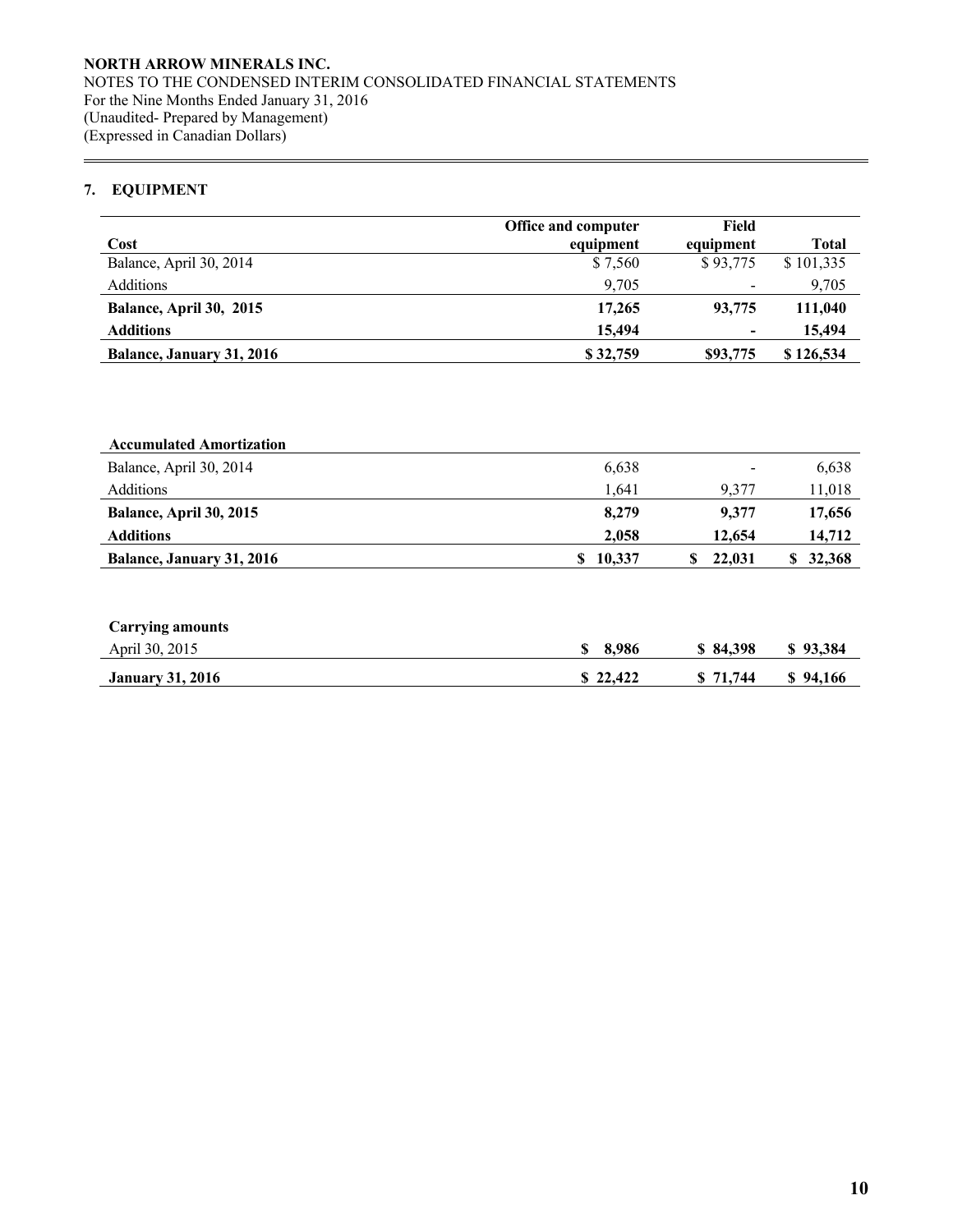## **8. EXPLORATION AND EVALUATION ASSETS**

 $\overline{a}$ 

|                                         |                  |                 |                          | January 31,      |
|-----------------------------------------|------------------|-----------------|--------------------------|------------------|
|                                         | April 30, 2015   | <b>Expended</b> | <b>Write-offs</b>        | 2016             |
| <b>Diamond Properties</b>               |                  |                 |                          |                  |
| Lac de Gras, Canada                     |                  |                 |                          |                  |
| <b>Exploration</b> costs                | \$235,404        | \$              | \$                       | \$235,404        |
| Acquisition and tenure costs            | 277,918          | 7,436           |                          | 285,354          |
| Geological, data collection and assays  | 153,559          | 539             |                          | 154,098          |
| Office and salaries                     | 134,040          | 5,230           |                          | 139,270          |
|                                         | 800,921          | 13,205          | $\overline{a}$           | 814,126          |
| Pikoo, Canada                           |                  |                 |                          |                  |
| <b>Exploration</b> costs                | 918,487          | 83,094          |                          | 1,001,581        |
| Drilling                                | 1,376,586        | 62,865          |                          | 1,439,451        |
| Acquisition and tenure costs            | 13,504           | 152             |                          | 13,656           |
| Geological, data collection and assays  | 860,902          | 387,728         |                          | 1,248,630        |
| Office and salaries                     | 383,329          | 94,454          |                          | 477,783          |
| Contribution from joint-venture partner | (457,764)        | (180, 049)      |                          | (637, 813)       |
|                                         | 3,095,044        | 448,244         |                          | 3,543,288        |
| Timiskaming, Canada                     |                  |                 |                          |                  |
| <b>Exploration</b> costs                | 4,638            |                 |                          | 4,638            |
| Drilling                                | 94,389           |                 |                          | 94,389           |
| Acquisition and tenure costs            | 326,757          | 143             |                          | 326,900          |
| Geological, data collection and assays  | 68,751           |                 |                          | 68,751           |
| Office and salaries                     | 14,402           | 132             |                          | 14,534           |
| Contribution from joint-venture partner | (11,908)         |                 |                          | (11,908)         |
|                                         | 497,029          | 275             | $\overline{a}$           | 497,304          |
| Qilalugaq, Canada                       |                  |                 |                          |                  |
| <b>Exploration</b> costs                | 291,030          | 40,851          |                          | 331,881          |
| Acquisition and tenure costs            | 71,463           | 1,483           |                          | 72,946           |
| Geological, data collection and assays  | 3,143,171        | 241,388         |                          | 3,384,559        |
| Office and salaries                     | 224,821          | 26,153          |                          | 250,974          |
|                                         | 3,730,485        | 309,875         | $\overline{\phantom{a}}$ | 4,040,360        |
| Luxx, Canada                            |                  |                 |                          |                  |
| <b>Exploration</b> costs                | 40,803           | 6,593           |                          | 47,396           |
| Acquisition and tenure costs            | 136,168          | 2,241           |                          | 138,409          |
| Geological, data collection and assays  | 121,301          |                 |                          | 121,301          |
| Office and salaries                     | 37,959           | 5,262           |                          | 43,221           |
|                                         | 336,231          | 14,096          | $\overline{a}$           | 350,327          |
| Mel, Canada                             |                  |                 |                          |                  |
| <b>Exploration</b> costs                | 10,205           | 70,130          |                          | 80,335           |
| Acquisition and tenure costs            | 128,472          | 2,394           |                          | 130,866          |
| Geological, data collection and assays  | 183,337          | 125,662         |                          | 308,999          |
| Office and salaries                     | 18,684           | 35,900          |                          | 54,584           |
|                                         | 340.698          | 234.086         |                          | 574,784          |
| Redemption, Canada                      |                  |                 |                          |                  |
| <b>Exploration</b> costs                | 429,053          | 25,280          |                          | 454,333          |
| Drilling                                | 124,964          |                 |                          | 124,964          |
| Acquisition and tenure costs            | 55,485           | 20,030          |                          | 75,515           |
| Geological, data collection and assays  | 1,058,015        | 78,115          |                          | 1,136,130        |
| Office and salaries                     | 218,107          | 70,471          |                          | 288,578          |
| Recoveries                              | (50,000)         |                 |                          | (50,000)         |
|                                         | 1,835,624        | 193,896         | $\overline{\phantom{0}}$ | 2,029,520        |
|                                         |                  |                 |                          |                  |
| <b>TOTAL</b>                            | \$<br>10,636,032 | \$1,213,677     | \$                       | 11,849,709<br>\$ |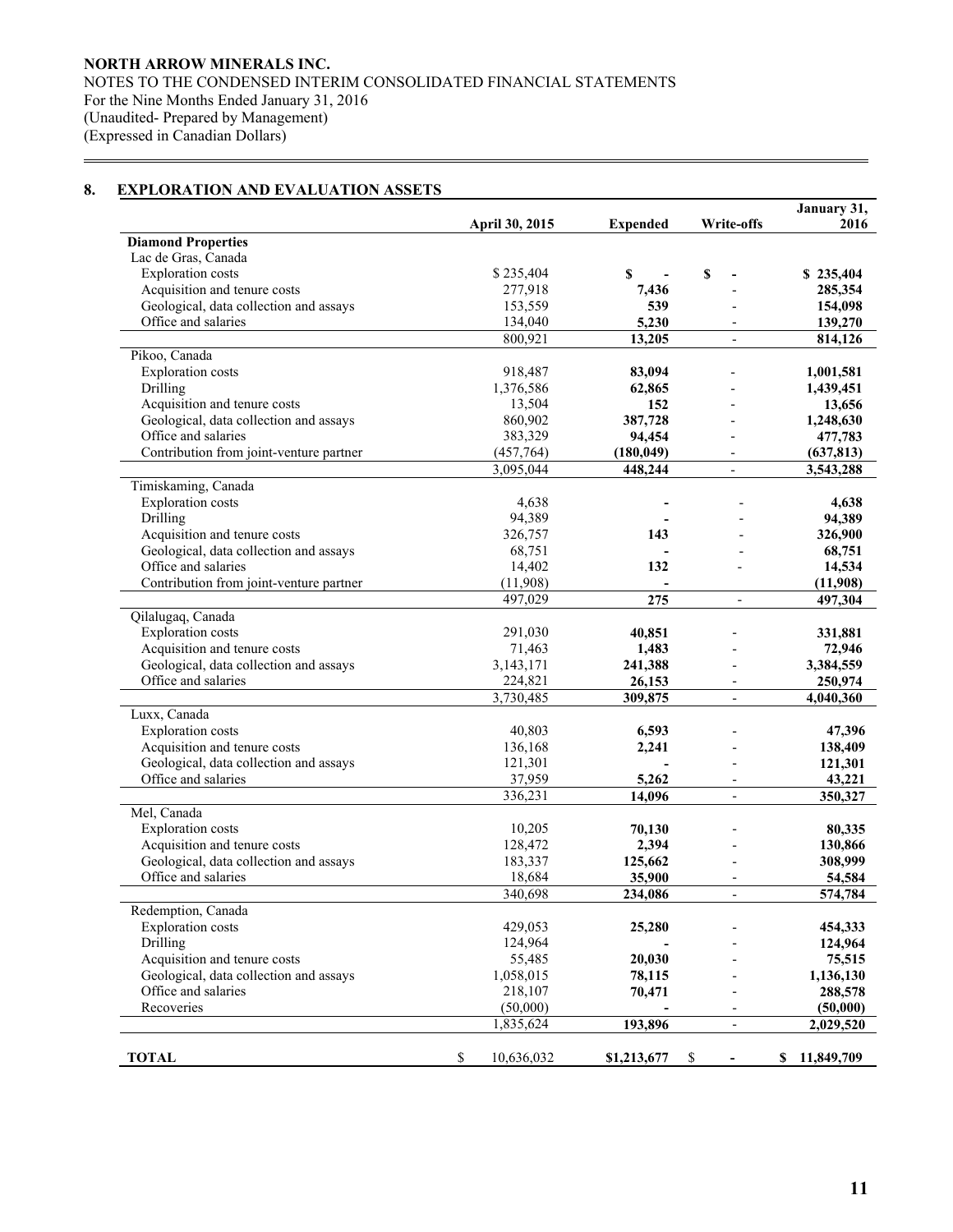## **8. EXPLORATION AND EVALUATION ASSETS - continued**

 $\overline{a}$ 

|                                         | <b>April 30, 2014</b> | <b>Expended</b>          | Write-offs               | April 30, 2015   |
|-----------------------------------------|-----------------------|--------------------------|--------------------------|------------------|
| <b>Diamond Properties</b>               |                       |                          |                          |                  |
| Lac de Gras, Canada                     |                       |                          |                          |                  |
| <b>Exploration</b> costs                | \$235,404             | \$                       | \$                       | \$235,404        |
| Acquisition and tenure costs            | 277,918               |                          |                          | 277,918          |
| Geological, data collection and assays  | 153,559               |                          |                          | 153,559          |
| Office and salaries                     | 134,040               |                          |                          | 134,040          |
|                                         | 800,921               | $\overline{\phantom{a}}$ | $\blacksquare$           | 800,921          |
| Pikoo, Canada                           |                       |                          |                          |                  |
| <b>Exploration</b> costs                | 302,574               | 615,913                  |                          | 918,487          |
| Drilling                                | 602,315               | 774,271                  |                          | 1,376,586        |
| Acquisition and tenure costs            | 7,453                 | 6,051                    |                          | 13,504           |
| Geological, data collection and assays  | 72,852                | 788,050                  |                          | 860,902          |
| Office and salaries                     | 120,144               | 263,185                  |                          | 383,329          |
| Contribution from joint-venture partner |                       | (457, 764)               |                          | (457,764)        |
|                                         | 1,105,338             | 1,989,706                | $\overline{\phantom{0}}$ | 3,095,044        |
| Timiskaming, Canada                     |                       |                          |                          |                  |
| <b>Exploration</b> costs                | 4,638                 |                          |                          | 4,638            |
| Drilling                                | 94,389                |                          |                          | 94,389           |
| Acquisition and tenure costs            | 326,757               |                          |                          | 326,757          |
| Geological, data collection and assays  | 19,560                | 49,191                   |                          | 68,751           |
| Office and salaries                     | 6,542                 | 7,860                    |                          | 14,402           |
| Contribution from joint-venture partner |                       | (11,908)                 |                          | (11,908)         |
|                                         | 451,886               | 45,143                   | $\overline{\phantom{a}}$ | 497,029          |
| Qilalugaq, Canada                       |                       |                          |                          |                  |
| <b>Exploration</b> costs                | 87,641                | 203,389                  |                          | 291,030          |
| Acquisition and tenure costs            | 24,623                | 46,840                   |                          | 71,463           |
| Geological, data collection and assays  | 84,069                | 3,059,102                |                          | 3, 143, 171      |
| Office and salaries                     | 41,058                | 183,763                  |                          | 224,821          |
|                                         | 237,391               | 3,493,094                | $\overline{\phantom{a}}$ | 3,730,485        |
| Luxx, Canada                            |                       |                          |                          |                  |
| <b>Exploration</b> costs                | 38,370                | 2,433                    |                          | 40,803           |
| Acquisition and tenure costs            | 135,028               | 1,140                    |                          | 136,168          |
| Geological, data collection and assays  | 104,191               | 17,110                   |                          | 121,301          |
| Office and salaries                     | 26,824                | 11,135                   |                          | 37,959           |
|                                         | 304,413               | 31,818                   | $\overline{\phantom{a}}$ | 336,231          |
| Mel, Canada                             |                       |                          |                          |                  |
| <b>Exploration</b> costs                | 7,961                 | 2,244                    |                          | 10,205           |
| Acquisition and tenure costs            | 126,772               | 1,700                    |                          | 128,472          |
| Geological, data collection and assays  | 126,012               | 57,325                   | $\overline{\phantom{0}}$ | 183,337          |
| Office and salaries                     | 13,140                | 5,544                    |                          | 18,684           |
|                                         | 273,885               | 66,813                   | $\overline{\phantom{a}}$ | 340,698          |
| Redemption, Canada                      |                       |                          |                          |                  |
|                                         |                       |                          |                          |                  |
| <b>Exploration</b> costs                | 3,879                 | 425,174                  |                          | 429,053          |
| Drilling                                |                       | 124,964                  |                          | 124,964          |
| Acquisition and tenure costs            | 39,651                | 15,834                   |                          | 55,485           |
| Geological, data collection and assays  | 1,031,914             | 26,101                   |                          | 1,058,015        |
| Office and salaries                     | 101,631               | 116,476                  |                          | 218,107          |
| Recoveries                              |                       | (50,000)                 |                          | (50,000)         |
|                                         | 1,177,075             | 658,549                  | $\overline{\phantom{a}}$ | 1,835,624        |
|                                         |                       |                          |                          |                  |
| <b>TOTAL</b>                            | 4,350,909<br>S        | \$6,285,123              | $\mathbb{S}$ -           | 10,636,032<br>\$ |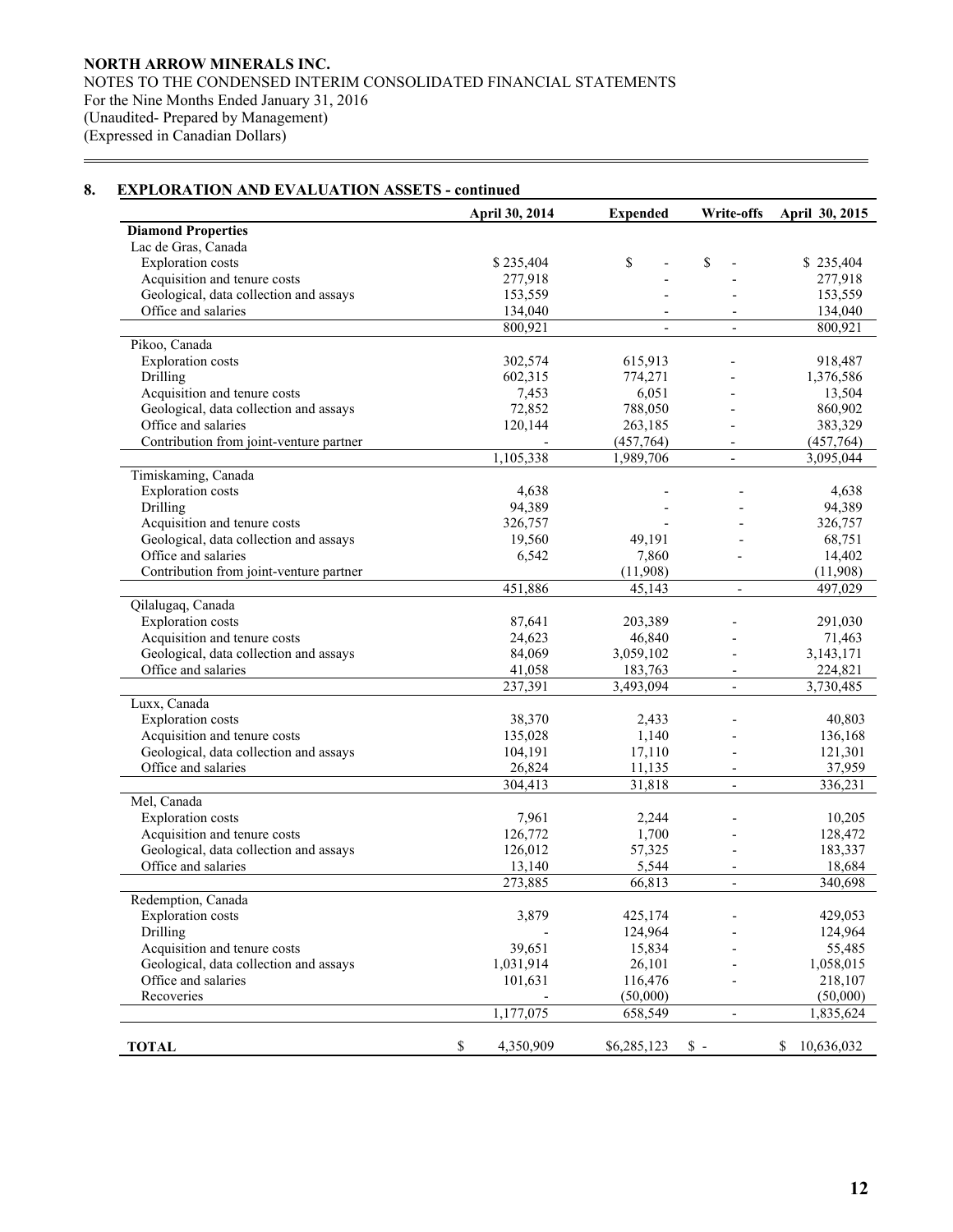#### **8. EXPLORATION AND EVALUATION ASSETS – continued**

 Title to exploration and evaluation assets involves certain inherent risks due to the difficulties of determining the validity of certain claims as well as the potential for problems arising from the frequently ambiguous conveyancing history characteristic of many exploration and evaluation assets. The Company has investigated title to all of its exploration and evaluation assets and, to the best of its knowledge, titles to all of these assets are in good standing.

#### **Diamond Properties, Canada**

 $\overline{a}$ 

#### Lac de Gras, Northwest Territories

In August 2011, the Company entered into an option agreement with Harry Winston Diamond Mines Ltd. (subsequently Dominion Diamond Corp.) ("Dominion"), and Springbok Holdings Inc. ("Springbok"), to jointly explore Springbok and the Company's Lac de Gras property and Dominion's land holdings contiguous to Springbok and the Company's Lac de Gras property (collectively, the "JV Property").

Dominion must incur exploration expenditures of at least \$5,000,000 over a 5-year period to allow the option to vest. Upon vesting, a joint venture will be formed whereby Dominion will hold a 55% interest and the Company and Springbok will share equally a 45% interest in the JV Property.

On October 24, 2012, the Company entered into an agreement with Springbok to acquire Springbok's 50% interest in the Lac de Gras property (the "Springbok Interests"). The Springbok Interests include the right to obtain a 22.5% interest in the JV Property, subject to the terms and conditions of the option agreement among Springbok, the Company and Dominion. Under the terms of the agreement with Springbok, the Company issued 1,000,000 shares at a value of \$235,000 to Springbok for the Springbok Interests. As additional consideration, in the event that Dominion exercises its option and earns a 55% interest in the JV Property and the Company subsequently incurs \$2 million in joint venture expenditures on the JV Property, the Company will issue to Springbok that number of common shares of the Company having a value of \$1 million.

During the year ended April 30, 2015, the Company was advised that Dominion had incurred \$5,000,000 of expenditures. In October 2015 the Company and Dominion finalized a joint venture agreement having an effective date of June 1, 2015 to govern the ongoing evaluation of the JV Property on the basis of a 45%/55% (North Arrow/Dominion) joint venture. In January 2016, the joint venture approved a \$1,280,000 exploration budget for the period from February 2016 to January 2017. The Company has elected not to contribute its 45% share of the cost of the program and expects it interest in the joint venture to be diluted proportionately.

Timiskaming, Pikoo and Qilalugaq Diamond Projects, Canada

On March 12, 2013, the Company entered into an assignment agreement with 0954506 B.C. Ltd. ("BCCo") under which BCCo agreed to assign and transfer to the Company all of BCCo's interest and obligations in certain options to earn an 80% interest in the Timiskaming, Pikoo and Qilalugaq diamond projects. Stornoway Diamond Corporation ("Stornoway") held a 100% interest in all three projects and had granted BCCo options to acquire the 80% interests in the projects. BCCo is a private company controlled by a party related to a director of the Company. Stornoway retained a one-time right to buy-back a 20% interest in any of the projects once the Company completed an option work program and provided Stornoway with notice of its intent to vest an 80% interest in a project. Under the terms of the agreement, the cost of the buy-back was equal to three times the costs incurred in connection with the applicable option work program.

Under the terms of the assignment agreement the Company paid BCCo \$20,000 and issued BCCo 500,000 transferrable share purchase warrants having a fair value of \$314,325 which was included in acquisition costs at the time the Company earned its interest in one of the projects. Each share purchase warrant will entitle the holder to acquire one common share of the Company at a price of \$0.25 for a period of five years from the date of issuance. In addition, the agreement required the Company to complete a \$2,000,000 financing (completed).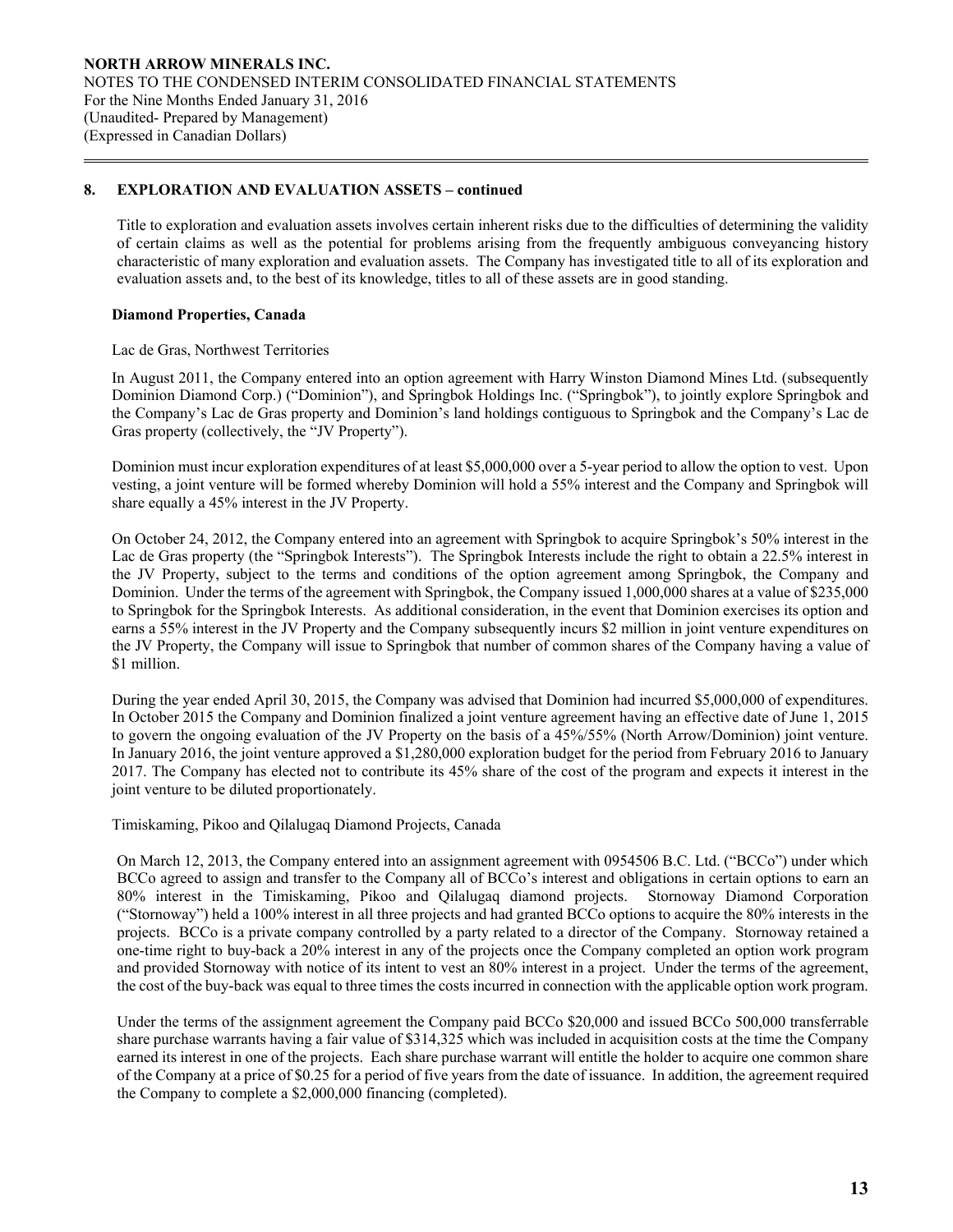## **8. EXPLORATION AND EVALUATION ASSETS – continued**

#### *Timiskaming diamond project, Ontario/Quebec*

 $\overline{a}$ 

The Company has earned an 80% interest in the Timiskaming diamond project by completing an option work program that includes testing three separate geophysical targets with at least one diamond drill hole. During the year ended April 30, 2014, the Company issued Stornoway notice that it had completed the option work program and had therefore vested at an 80% interest in the Timiskaming project subject to Stornoway's right to buy back a 20% interest in the project. Stornoway did not elect to exercise its right to buy back a further 20% interest in the project. Accordingly, under the terms of the Company's acquisition agreement with BCCo, the fair value of the warrants issued to BCCo under the terms of the assignment agreement was included in the acquisition costs at the time the Company earned its interest in the Timiskaming diamond project. Ongoing evaluation of the project is subject to an 80%/20% (Company/Stornoway) participating joint venture.

## *Qilalugaq diamond project, Nunavut*

The Company has earned an 80% interest in the Qilalugaq project by completing an option work program that included the collection of a minimum 1,000 tonne mini-bulk sample within two years of receipt of the required land use permit. The project is subject to a 3% net smelter royalty ("NSR") on metals produced and a 3% gross-overriding royalty ("GOR") on the sale of industrial minerals, including diamonds.

During the nine months ended January 31, 2016, the Company issued Stornoway notice that it had completed the option work program and had therefore vested at an 80% interest in the project, subject to Stornoway's right to buy back a further 20% interest in the project. Stornoway did not elect to exercise its right to buy back a further 20% interest in the project. Stornoway has indicated that it will not fund its share of ongoing costs and as such the Company's interest in the project shall increase proportionately.

## *Pikoo diamond project, Saskatchewan*

The Company has earned an 80% interest in the Pikoo diamond project by completing an option work program consisting of a minimum 2,000 meter diamond drilling program, including a minimum of two drill holes at each of the North and South target areas. During the year ended April 30, 2014, the Company issued Stornoway notice that it had completed the option work program and had therefore vested at an 80% interest in the project, subject to Stornoway's right to buy back a further 20% interest in the project. Stornoway did not elect to exercise its right to buy back a further 20% interest in the project. Ongoing evaluation of the project is subject to an 80%/20% (Company/Stornoway) participating joint venture.

In February 2016, the Company announced the start of a \$1.69 million exploration drilling program at Pikoo. Stornoway has elected not to contribute its share of the 2016 exploration budget and as a result the Company's ownership interest in the Pikoo project is expected to increase proportionately.

In September 2014, the Company entered into option agreements with Eagle Plains Resources Ltd., Kalt Industries Ltd., and Canadian International Minerals Inc. to acquire interests in mineral properties in the Pikoo diamond project area. Under the terms of the agreements the Company can acquire 70% interest in the properties by reimbursing staking costs that totalled \$5,600 (paid) and discovering a kimberlite on the properties within a three-year period. In the event that North Arrow earns a 70% interest, the properties will be subject to a 2% GOR on diamonds, payable to the vendor. There will be retained a right to purchase 1% of any royalty granted at any time for \$1,000,000. The Company and Stornoway have separately agreed to evaluate these properties under the Pikoo joint venture.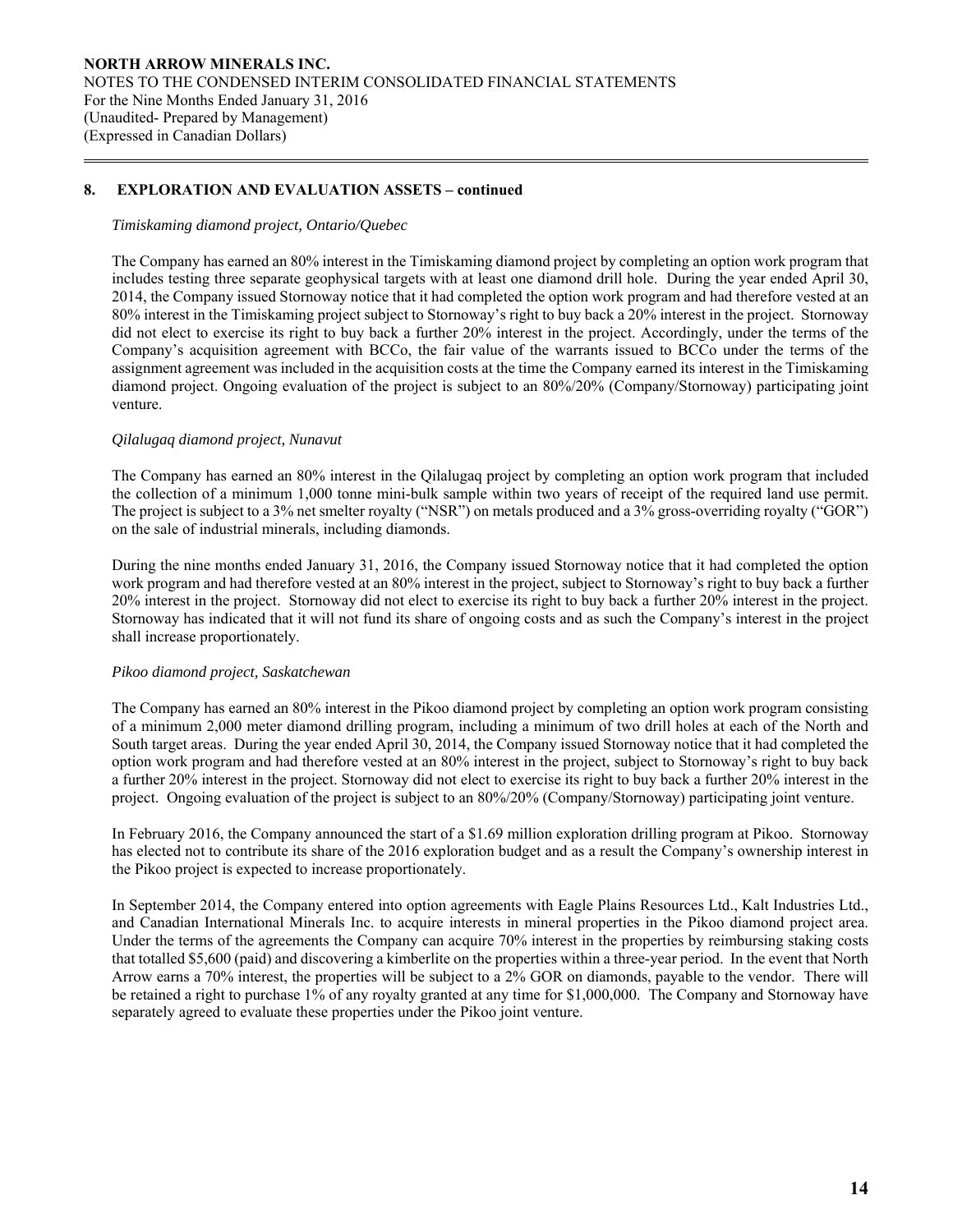## **8. EXPLORATION AND EVALUATION ASSETS - continued**

Redemption project, Northwest Territories

 $\overline{a}$ 

In July 2013, the Company entered into an option agreement with Arctic Star Resources Ltd. ("Arctic Star") whereby it can earn a 55% interest in Arctic Star's Redemption diamond project in the Lac de Gras region of the Northwest Territories. Under the terms of the option agreement, the Company can earn a 55% interest in the project by incurring \$5,000,000 in exploration expenditures prior to July 1, 2017, including a firm commitment to spend \$1,000,000 prior to July 1, 2014 (completed). On July 11, 2014, the Company and Arctic Star signed an addendum to the option agreement under which the project area was expanded to include three additional mineral claims and one mining lease. Certain of the project's leases are subject to a 1.5% GOR on any diamond production and a 1.5% NSR on any other commodity mined of which 0.5% of this royalty may be purchased for \$2,000,000.

Subsequent to the nine-month period ended January 31, 2016 the Company closed the sale of a royalty interest in the Redemption property to Umgeni Holdings International Limited ("Umgeni") for \$800,000. Umgeni is a private company of which a director of North Arrow is a beneficiary of the sole shareholder. Umgeni paid North Arrow \$800,000 to acquire the following royalty interests in the Redemption Diamond Project:

- a 1.5% gross overriding royalty on diamonds ("GOR") and a 1.5% net smelter returns royalty on base and precious metals ("NSR") for the three mineral claims owned 100% by North Arrow;
- a 1.25% GOR and 1.25% NSR on 12 mineral claims and 5 mining leases (the "ADD Claims") that are subject to the option agreement with Arctic Star. These 1.25% royalties will be payable from North Arrow's ultimate interest in the ADD claims and NAR will have sole responsibility for paying them. If North Arrow decides not to proceed beyond 2016 with further exploration under the option agreement with Arctic Star, Umgeni has the right to acquire North Arrow's interest in the option. If Umgeni does not acquire North Arrow's interest in the option agreement and the option agreement terminates, then Umgeni will have no further right to receive royalties for any ADD Claims in which North Arrow does not retain an interest. Arctic Star has consented to the granting of these 1.25% royalties on the ADD Claims and the possible future transfer to Umgeni of North Arrow's interest in the option agreement.

It is a further term of the agreement with Umgeni that North Arrow must conduct a minimum \$800,000 exploration program at the Redemption Project before August 31, 2016.

## Mel project, Nunavut

In July 2013, the Company acquired a 100% interest in the Mel diamond project in Nunavut. The acquisition was subject to a purchase and sale agreement with Anglo Celtic Exploration Ltd., a private company controlled by a director of the Company. Under the terms of the agreement, the Company acquired a 100% interest in the property for consideration of a 1% GOR and 250,000 warrants entitling the holder to acquire 250,000 shares at a price of \$0.65 per share for a period of five years. The warrants had a fair value of \$126,502 which has been included in acquisition costs. In addition, the Company retains the right to buy back one half of the gross overriding royalty for \$1,000,000 at any time.

#### Luxx project, Nunavut

In July 2013, the Company acquired a 100% interest in the Luxx diamond project in Nunavut. The acquisition was subject to a purchase and sale agreement with Anglo Celtic Exploration Ltd., a private company controlled by a director of the Company. Under the terms of the agreement, the Company acquired a 100% interest in the property for consideration of a 1% GOR and 250,000 warrants entitling the holder to acquire 250,000 shares at a price of \$0.65 per share for a period of five years. The warrants had a fair value of \$126,502 which has been included in acquisition costs. In addition, the Company retains the right to buy back one half of the gross overriding royalty for \$1,000,000 at any time.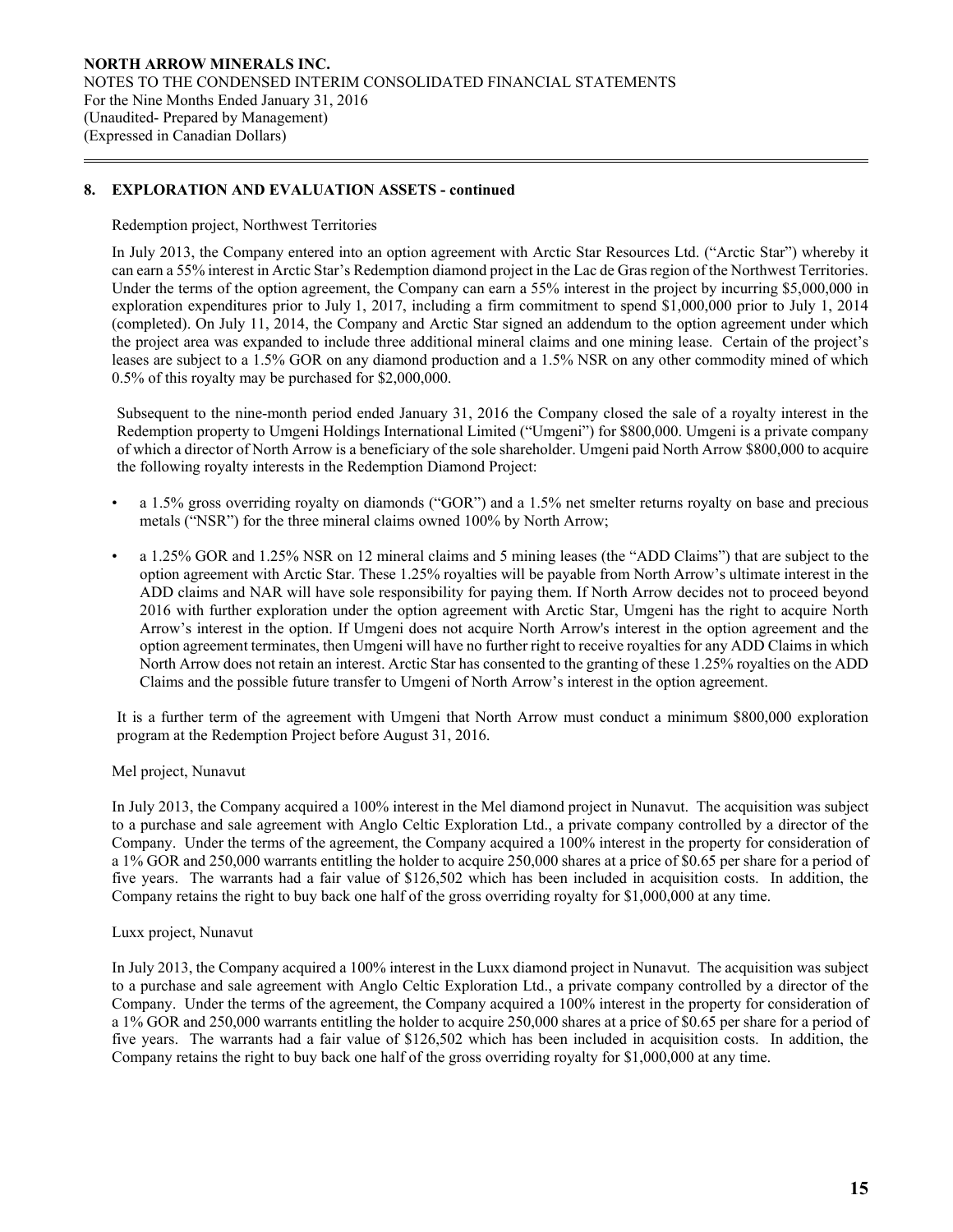#### **8. EXPLORATION AND EVALUATION ASSETS - continued**

#### **Gold Properties, Canada**

 $\overline{a}$ 

 In addition to the properties described above, the Company maintains interests in various gold and base metal properties in the Northwest Territories and Nunavut.

Hope Bay Property, Nunavut

On January 28, 2011, amended February 1, 2013 and May 30, 2014, the Company entered into an agreement with Chelsea Minerals Corp. ("Chelsea"), whereby Chelsea had the option to earn a 60% interest in the Company's Hope Bay Oro gold project in Nunavut, consisting of five mining leases. Under the terms of the agreement, Chelsea could earn up to a 60% interest in the project by making an initial cash payment of \$50,000 (received) and spending \$5 million over a five-year period. In May 2011, Chelsea was acquired by Sennen Resources Ltd. (subsequently Sennen Potash Corp.) ("Sennen") pursuant to a Plan of Arrangement and Sennen assumed Chelsea's obligations pursuant to the agreement for the Hope Bay Property. Effective April 14, 2015, Sennen terminated their interest in the project pursuant to the terms of the option agreement.

#### **9. ACCOUNTS PAYABLE AND ACCRUED LIABILITIES**

|                                       | <b>January 31, 2016</b>            | April 30, 2015    |
|---------------------------------------|------------------------------------|-------------------|
| Trade payables<br>Accrued liabilities | 58,293<br>$\overline{\phantom{0}}$ | 215,098<br>59,000 |
|                                       | 58,293                             | 274,098           |

#### **10. CAPITAL STOCK AND RESERVES**

#### **Authorized share capital**

The authorized share capital of the Company is an unlimited number of common shares without par value.

#### **Share issuances**

On May 28, 2015, the Company completed a private placement of 4,211,000 flow through shares at a price of \$0.95 per share for total gross proceeds of \$4,000,450. As part of this private placement the Company paid finders' fees and costs totalling \$347,697. The Company will renounce \$4,000,450 of Canadian qualifying expenditures under the look-back rules effective December 31, 2015. There was no flow through share premium on the issuance of the flow through shares.

#### **Stock options and warrants**

 The Company's stock option plan (the "Plan") has been approved by shareholders at all annual general and special meetings since and including November 2011. The Plan gives the directors the authority to grant options to directors, officers, employees and consultants. The maximum number of shares to be issued under the Plan is 10% of the issued and outstanding common shares at the time of the grant. The exercise price of each option granted shall not be less than the market price at the date of grant less a discount up to 25% in accordance with the policies of the TSX Venture Exchange ("TSXV").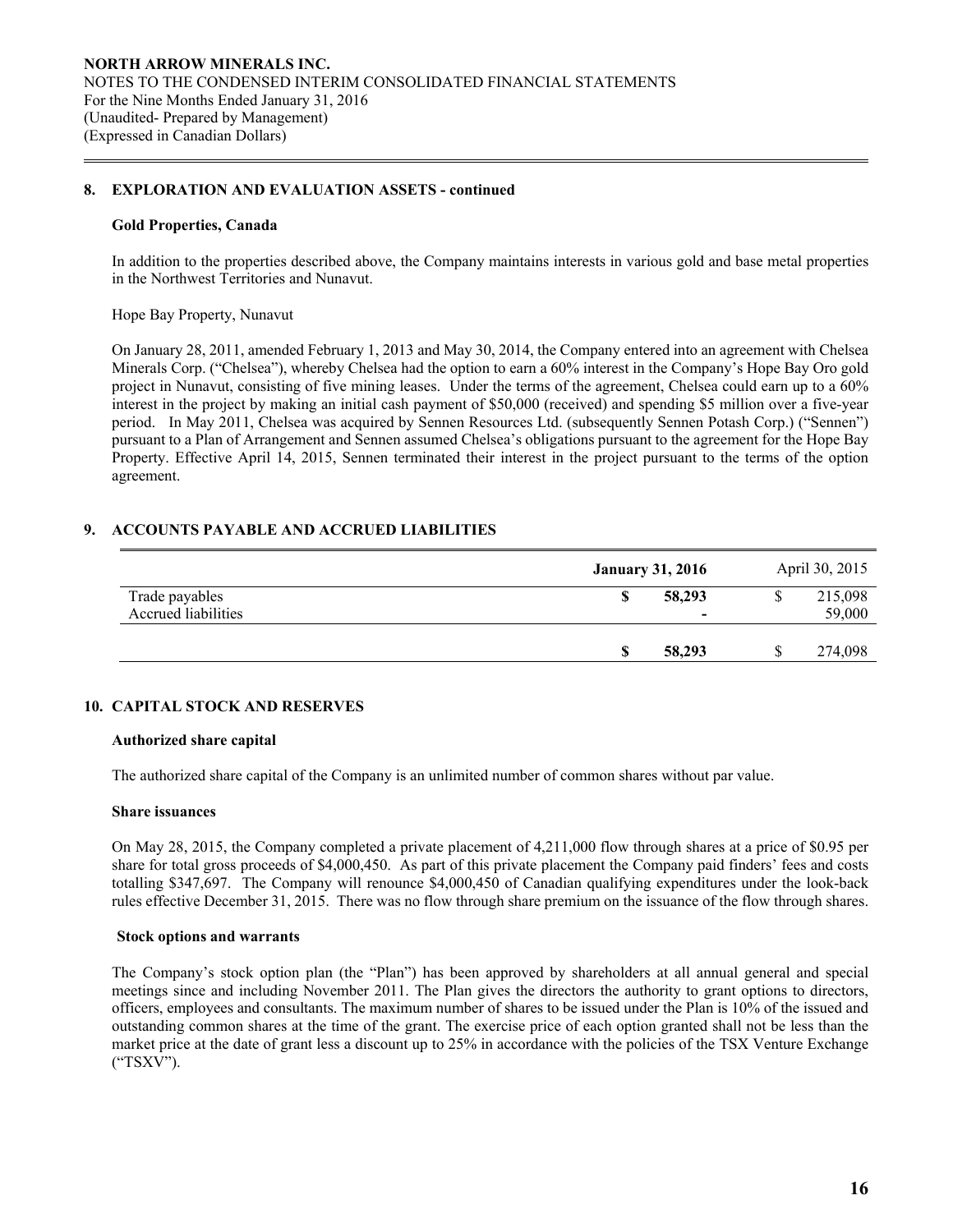#### **10. CAPITAL STOCK AND RESERVES – continued**

#### **Stock options and warrants- continued**

 $\overline{a}$ 

Options granted can have a term up to 5 years with vesting provisions determined by the directors in accordance with TSXV policies for Tier 2 Issuers, with a typical vesting period of 25% upon grant and 25% every six months thereafter.

As at January 31, 2016, the following stock options were outstanding:

| Number of     | Exercise | Number of            |                    |
|---------------|----------|----------------------|--------------------|
| <b>Shares</b> | Price    | <b>Shares Vested</b> | <b>Expiry Date</b> |
| 53,000        | 2.00     | 53,000               | May 12, 2016       |
| 2,075,000     | 0.27     | 2,075,000            | May 10, 2018       |
| 200,000       | 0.50     | 200,000              | September 23, 2018 |
| 985,000       | 0.70     | 985,000              | January 28, 2019   |
| 680,000       | 0.60     | 506,250              | September 25, 2019 |
| 200,000       | 0.54     | 150,000              | December 16, 2019  |
| 4.193,000     |          | 3,969,250            |                    |

A summary of the Company's stock option activity is as follows:

|                                         |            | Weighted              |
|-----------------------------------------|------------|-----------------------|
|                                         | Number     | Average               |
|                                         | of Options | <b>Exercise Price</b> |
| Balance, April 30, 2014                 | 3,645,000  | \$<br>0.48            |
| Granted                                 | 920,000    | 0.58                  |
| Exercised                               | (165,000)  | 0.48                  |
| Expired and forfeited                   | (82,000)   | 2.24                  |
| Balance, April 30, 2015                 | 4,318,000  | 0.47                  |
| Expired                                 | (125,000)  | 0.51                  |
| Balance, January 31, 2016               | 4,193,000  | \$0.47                |
|                                         |            |                       |
| Number of options currently exercisable | 3,969,250  | S.<br>0.46            |

#### **Share-based compensation**

During the nine months ended January 31, 2016, the Company granted nil stock options (2015 – 920,000 stock options). The estimated fair value of the options granted during the nine-month period is \$nil (2015- \$456,866). During the nine months ended January 31, 2016, the Company recognized share-based compensation of \$143,042 (2015 – \$605,015) relating to options vested.

The following weighted average assumptions were used for the Black Scholes valuation of stock options granted:

|                          | January 31, 2016 | January 31, 2015 |
|--------------------------|------------------|------------------|
|                          |                  |                  |
| Risk-free interest rate  |                  | $1.33\%$         |
| Expected life of options |                  | 5.0 years        |
| Annualized volatility    |                  | 126%             |
| Forfeiture rate          |                  | $0.00\%$         |
| Dividend rate            |                  | $0.00\%$         |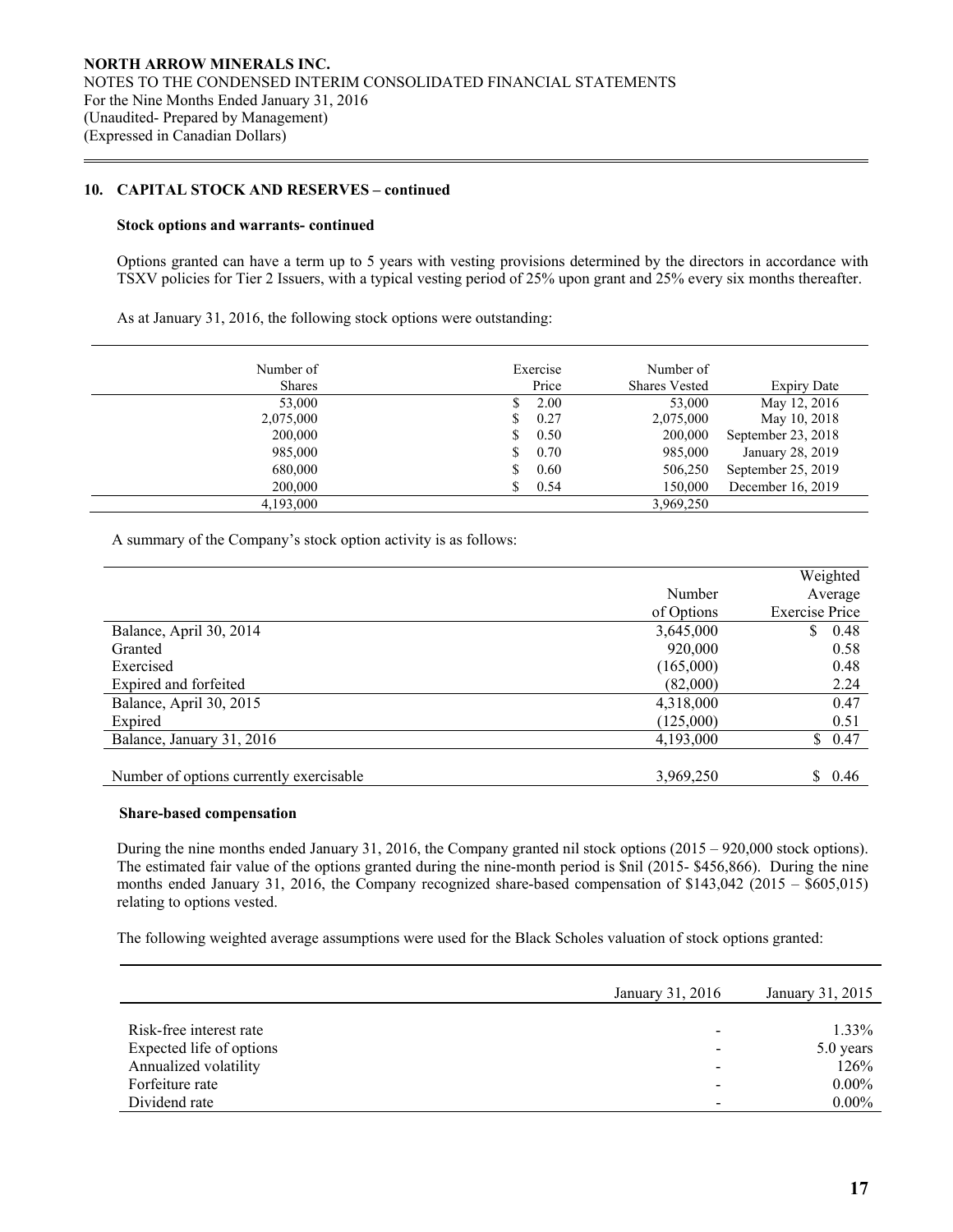#### **10. CAPITAL STOCK AND RESERVES - continued**

#### **Stock options and warrants- continued**

A summary of the Company's warrant activity is as follows:

|                                              | Number      | Weighted              |
|----------------------------------------------|-------------|-----------------------|
|                                              | of          | Average               |
|                                              | Warrants    | <b>Exercise Price</b> |
| Balance, April 30, 2013                      | $*500,000$  | \$0.25                |
| Issued                                       | $**500,000$ | 0.65                  |
| Balance, April 30, 2014                      | 1,000,000   | \$0.45                |
| Issued                                       |             |                       |
|                                              |             |                       |
| Balance, April 30, 2015 and January 31, 2016 | 1,000,000   | \$0.45                |

\*Expiring April 29, 2018

 $\overline{a}$ 

\*\*Expiring August 19, 2018

#### **11. RELATED PARTY TRANSACTIONS**

 Balances and transactions between the Company and its former subsidiary have been eliminated on consolidation and are not disclosed in this note. Details of the transactions between the Company and related parties not disclosed elsewhere in the financial statements are disclosed below.

Related party transactions

Certain companies which have an officer and/or director or former officer and/or director in common and render services or are charged for certain services as follows:

|                               | Nature of transactions            |
|-------------------------------|-----------------------------------|
| Anglo-Celtic Exploration Ltd. | Interest and consulting           |
| Strongbow Exploration Inc.    | Exploration and administration    |
| New Dimension Resources Ltd.  | Rent recovery                     |
| Northair Silver Corp.         | Accounting and corporate services |

The Company incurred the following transactions in the normal course of operations in connection with companies which have an officer and/or director in common.

- a) During the nine months ended January 31, 2016, the Company accrued \$2,249 (2015 \$37,219) for shared administrative and accounting services to Northair Silver Corp., a company that previously had common officers.
- b) During the nine months ended January 31, 2016, the Company paid or accrued \$nil (2015 \$526) for technical services and rent to Strongbow Exploration Inc., a company with common directors.
- c) During the nine months ended January 31, 2016, the Company accrued and received \$7,500 (2015- \$nil) for rent and administrative cost recoveries from Strongbow Exploration Inc., a company with common directors.
- d) During the nine months ended January 31, 2016, the Company accrued \$7,200 (2015 \$nil) for rent recoveries from New Dimension Resources Ltd., a company with common officers.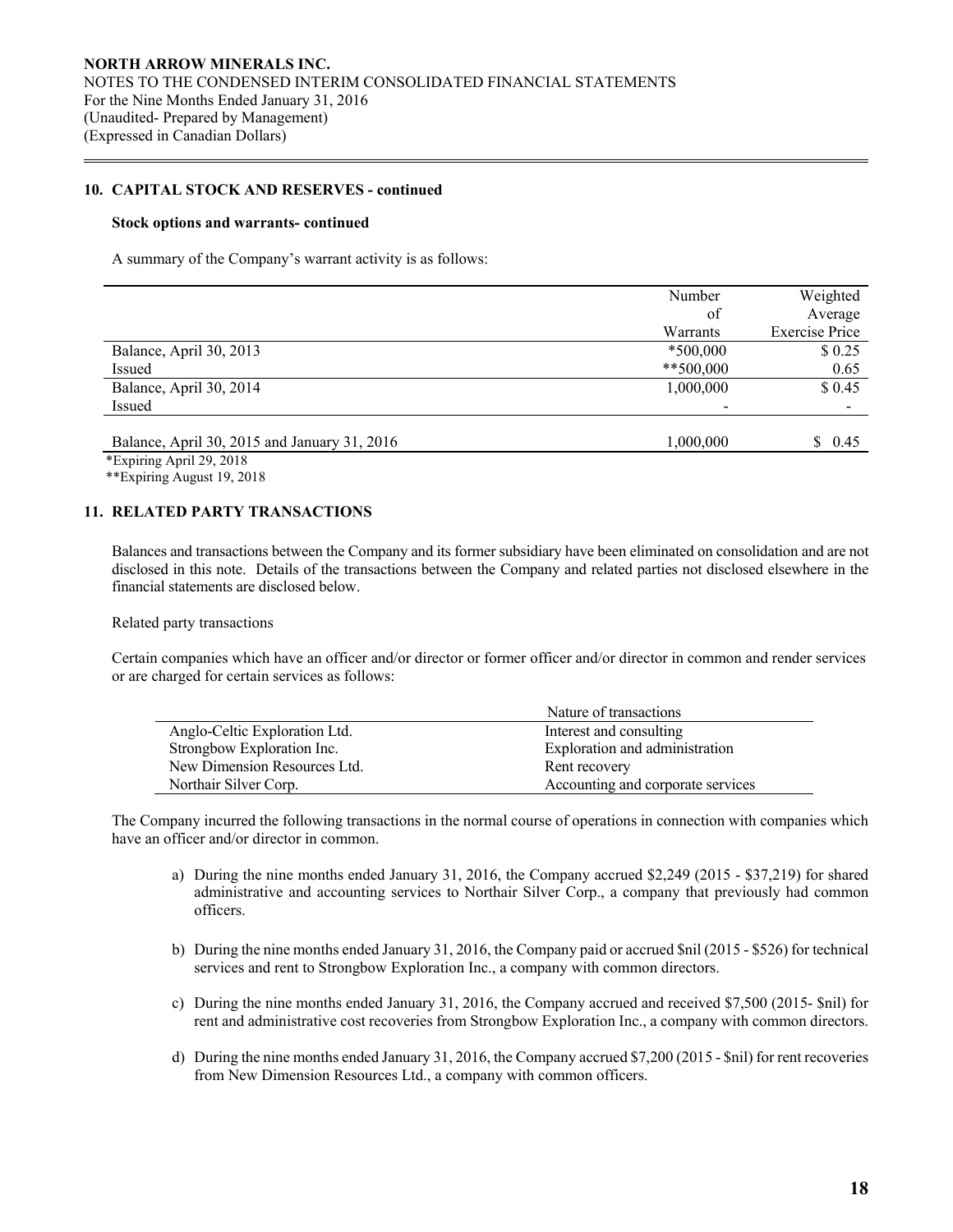## **11. RELATED PARTY TRANSACTIONS - continued**

- e) At January 31, 2016 amounts totaling \$nil (April 30, 2015 \$4,351) are owing to a director or companies with officers/directors in common.
- f) At January 31, 2016 amounts totaling \$7,936 (April 30, 2015 \$nil) are due from companies with officers/directors in common.

 The remuneration of directors and key management personnel during the nine months ended January 31, 2016 was as follows:

|                                                                               |    | January 31,<br>2016         |   | January 31,<br>2015          |
|-------------------------------------------------------------------------------|----|-----------------------------|---|------------------------------|
| Salaries <sup>1</sup><br>Exploration<br>Share-based compensation <sup>2</sup> | \$ | 187,654<br>42,161<br>87,391 | S | 149,326<br>65,618<br>361,461 |
| Total                                                                         | G  | 317,206                     |   | 576,405                      |

1 – When key management is working specifically on mineral properties their time is capitalized against the mineral property.

2 – Share-based compensation is the fair value of options that have been granted to directors and key management personnel.

## **12. COMMITMENTS**

 $\overline{a}$ 

As at January 31, 2016, the commitment for rental of the Company's office space is as follows:

| Year ending    |          |
|----------------|----------|
| April 30, 2016 | \$16,658 |
| April 30, 2017 | \$49,975 |

Subsequent to January 31, 2016, the Company extended its office rental agreement to January 31, 2018.

## **13. SUPPLEMENTAL DISCLOSURE WITH RESPECT TO CASH FLOWS**

The significant non-cash transactions for the nine months ended January 31, 2016 were:

• The Company incurred exploration and evaluation expenditures of \$50,332 (April 30, 2015 - \$214,906) that are included in accounts payable and accrued liabilities at January 31, 2016.

## **14. CAPITAL MANAGEMENT**

 The capital of the Company consists of the items included in shareholders' equity. The Company manages its capital structure and makes adjustments to it, based on the funds available to the Company. The Company's objective for capital management is to plan for the capital required to support the Company's ongoing acquisition and exploration of its mineral properties and to provide sufficient funds for its corporate activities.

 The Company's exploration and evaluation assets are in the exploration stage. As an exploration stage company, the Company is currently unable to self-finance its operations. The Company has historically relied on equity financings to finance its operations. In order to carry out the Company's planned exploration programs and to pay for administrative costs, the Company will have to raise additional funds as required. To effectively manage the Company's capital requirements, the Company's management has in place a planning and budgeting process.